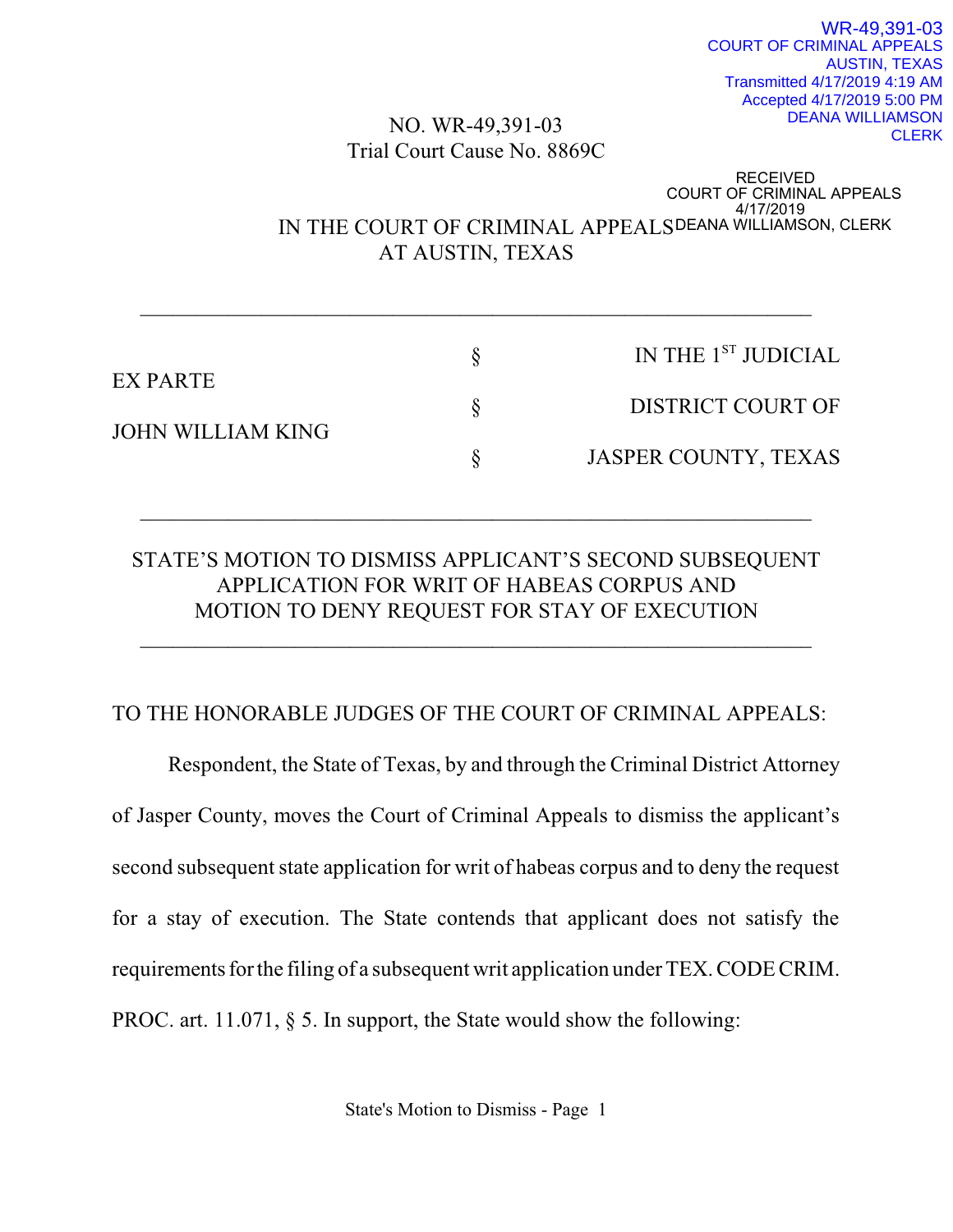#### **I. PROCEDURAL HISTORY**

Applicant John William King is confined pursuant to the judgment and sentence of the 1<sup>st</sup> District Court of Jasper County, Texas, in cause no. 8869 (hereinafter "the primary case"), in which a jury convicted the applicant of the offense of capital murder. On February 25, 1999, after the jury answered the special issues, the trial court assessed punishment at death.

This Court affirmed Applicant's conviction and sentence on direct appeal, rejecting eight points of error. *King v. State,* 29 S.W.3d 556 (Tex. Crim. App. 2000). Applicant did not file a petition for writ of certiorari. While his direct appeal was pending, Applicant filed a state habeas application on July 5, 2000, raising five claims, all alleging various instances of ineffective assistance of trial counsel. Lead defense trial counsel Haden Cribbs, Jr., provided an affidavit addressing the allegations. The convicting court entered findings of fact and conclusions of law recommending that relief be denied. The TCCA held that the trial court's findings were supported by the record and denied relief. *Ex parte King,* No. WR-49,391-01 (Tex. Crim. App. June 20, 2001) (not designated for publication).

On September 6, 2002, Applicant filed a petition for federal writ of habeas corpus raising twenty-one grounds for relief, several of which alleged various instances of ineffective assistance of counsel. *King v. Dretke*, No.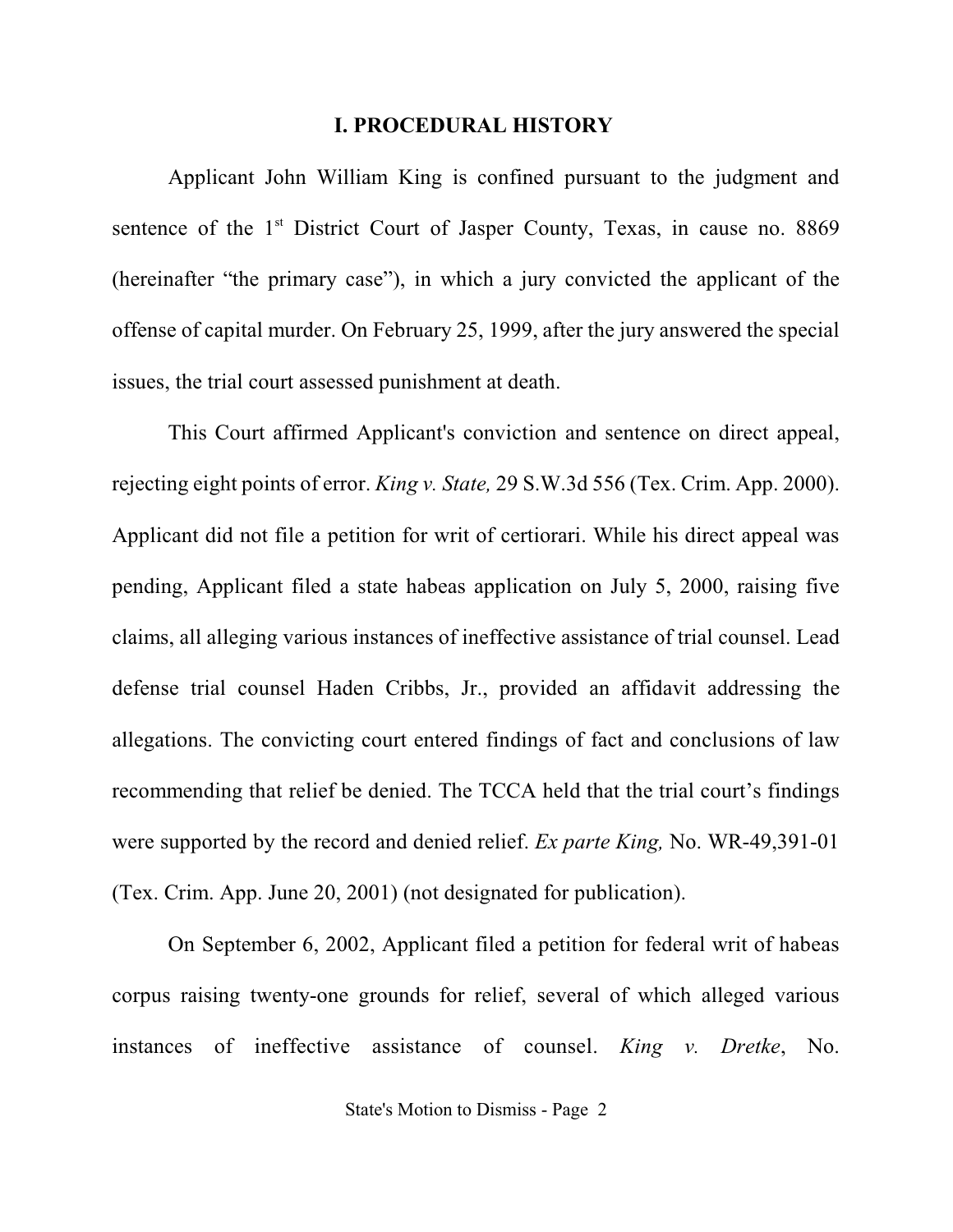1:01-cv-00435-MAC (E.D. Tex.) (Pet., ECF No. 30). The United States District Court for the Eastern District of Texas, Beaumont Division, denied relief on several claims but granted Applicant's motion to abate the habeas proceedings to allow him to exhaust claims in state court. *King v Dretke*, 2006 WL 887488 (Mem. Op. of March 29, 2006, ECF No. 64).

Applicant filed a successive state habeas application on June 22, 2006, that was dismissed by the TCCA "as an abuse of the writ without considering the merits of the claims." *Ex parte King*, No. WR-49,391-02, 2012 WL 3996836 (Tex. Crim. App. Sept. 12, 2012) (not designated for publication) (citing Tex. Code Crim. Proc. art. 11.071, § 5(c)).

Returning to federal court, King filed an amended habeas corpus petition that incorporated and expanded on the claims originally raised. *King v. Dretke*, No. 1:01-cv-00435-MAC (E.D. Tex.) (Am Pet., ECF No. 75). On June 23, 2016, the district court denied relief on all claims and declined to certify any issue for appeal. *King v. Director*, TDCJ-CID, 2016 WL 3467097 (E.D. Tex. 2016).

In 2017, the Fifth Circuit Court of Appeals granted King a certificate of appealability ("COA") on one claim of trial counsel ineffectiveness and denied COA on King'sremaining claims. *King v. Davis*, 703 F. App'x 320, 2017 WL 3411876 (5th Cir. Aug. 8, 2017). After further briefing from the parties, on February 22, 2018, the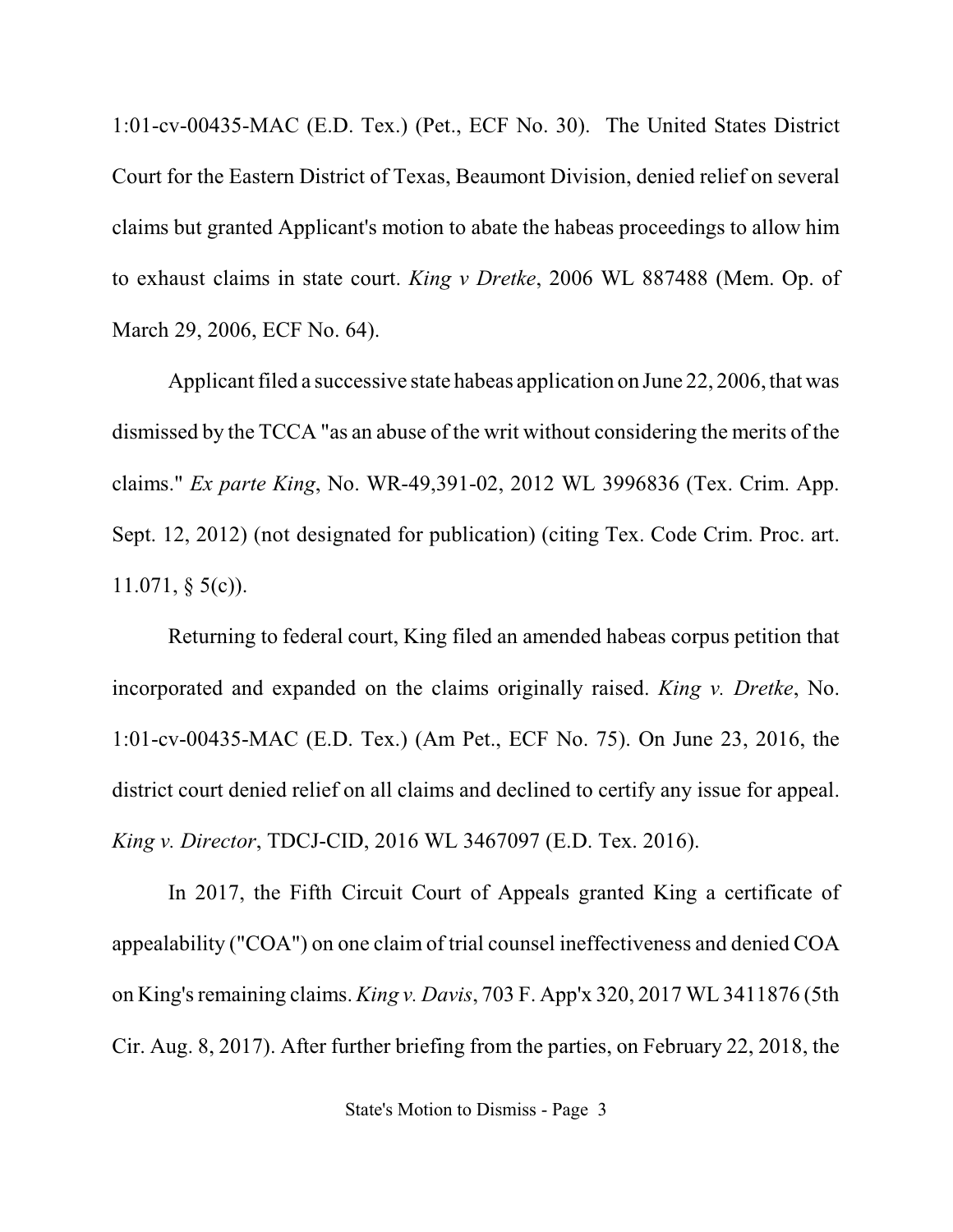Fifth Circuit affirmed the district court's denial of habeas corpus relief, and subsequently denied rehearing. *King v. Davis,* 883 F.3d 577 (5th Cir. 2018), rhr'g denied, No. 16-70018 (5th Cir. March 23, 2018).

The United States Supreme Court denied King's petition for certiorari review of the Fifth Circuit's decision. *King v. Davis*, 139 S. Ct. 413 (Oct. 29, 2018).

On December 21, 2018, the State moved the convicting court to set a date for King's execution. Presiding Judge Craig M. Mason granted the motion the same day and entered an order setting King's execution for Wednesday, April 24, 2019. State of Texas v. John William King, cause No. 8869 (1st Dist. Ct., Jasper County, Texas, Dec. 21, 2018).

On March 21, 2019, King petitioned the Texas Board of Pardons and Paroles for clemency or commutation of sentence. The District Attorney and Sheriff of Jasper County, the presiding Judge of the 1<sup>st</sup> Judicial District Court, and the Jasper Police Chief have all filed responses with the Board opposing clemency or commutation.

### **II. THE TRIAL ON GUILT/INNOCENCE**

Based upon counsel's defense at trial, applicant claimed on appeal that the evidence was legally and factually insufficient to prove that the murder occurred during the course of a kidnapping and to prove that he was a party to the offense. Following is this Court's summary of the evidence presented at trial, excerpted from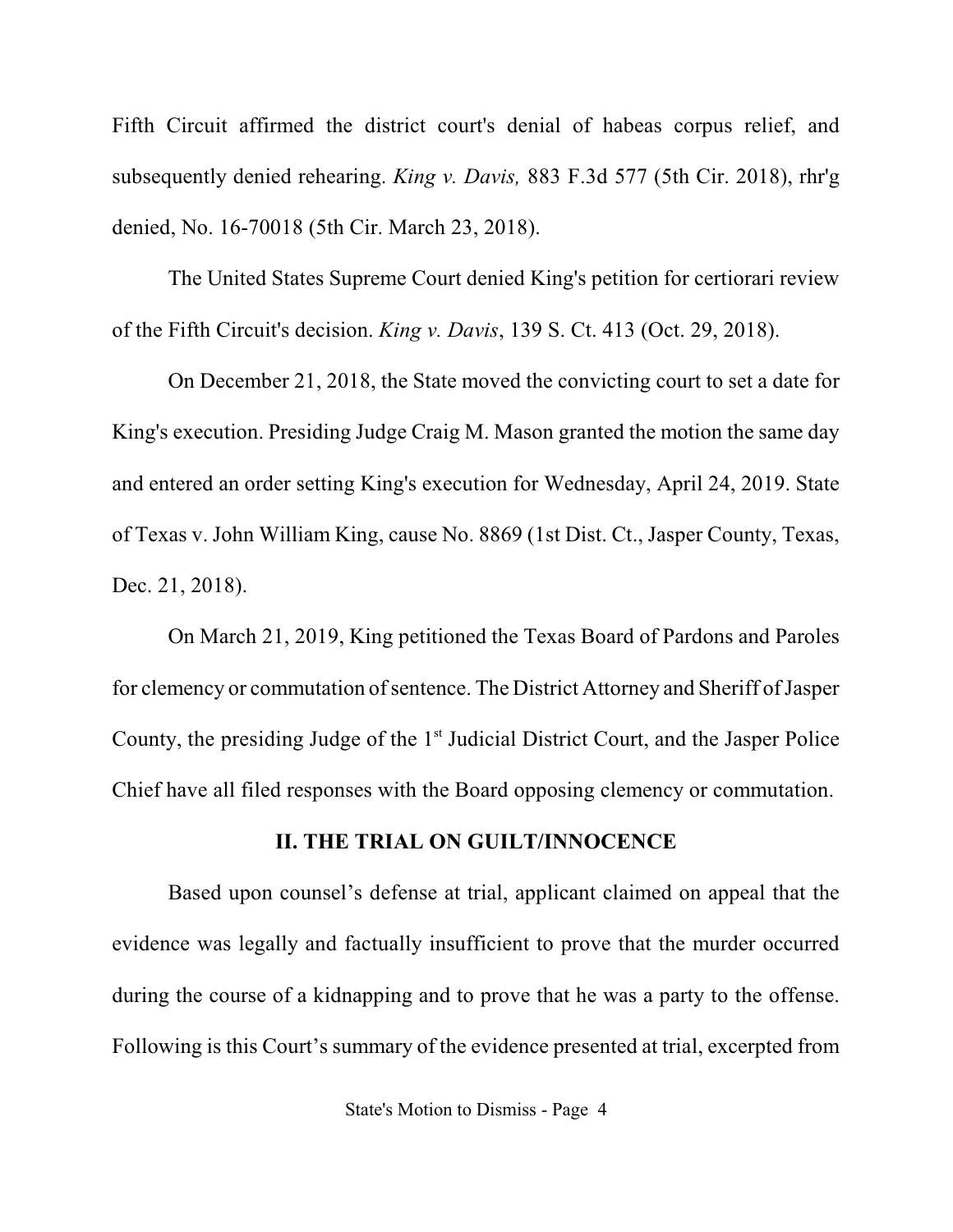the opinion on direct appeal.

The evidence at trial showed the following: George Mahathy, a life-long acquaintance of the victim, James Byrd, Jr., saw him at a party on Saturday night, June 6, 1998. Byrd left the party around 1:30 or 2:00 in the morning. Byrd asked Mahathy for a ride home, but Mahathy was riding home with someone else. As Mahathy was leaving the party, he saw Byrd walking down the road towards home, which was about a mile from the party. Steven Scott, who had known Byrd for several years, also saw him walking down the road that night. After arriving home a few minutes later, at around 2:30 a.m., Scott saw Byrd pass by in the back of an old model, step-side pickup truck painted primer-gray. Three white people were riding in the cab of the truck.

On June 7, 1998, police officers responded to a call to go to Huff Creek Road in the town of Jasper. In the road, in front of a church, they discovered the body of an African– American male missing the head, neck, and right arm. The remains of pants and underwear were gathered around the victim's ankles. About a mile and a half up the road, they discovered the head, neck, and arm by a culvert in a driveway.

A trail of smeared blood and drag marks led from the victim's torso to the detached upper portion of the victim's body and continued another mile and a half down Huff Creek Road and a dirt logging road. A wallet found on the logging road contained identification for James Byrd Jr., a Jasper resident. Along the route, police also found Byrd's dentures, keys, shirt, undershirt, and watch. At the end of the logging road, the trail culminated in an area of matted-down grass, which appeared to be the scene of a fight. At this site and along the logging road, the police discovered a cigarette lighter engraved with the words "Possum" and "KKK," a nut driver wrench inscribed with the name "Berry," three cigarette butts, a can of "fix-aflat," a compact disk, a woman's watch, a can of black spray paint, a pack of Marlboro Lights cigarettes, beer bottles, a button from Byrd's shirt, and Byrd's baseball cap.

The following evening, police stopped Shawn Berry for a traffic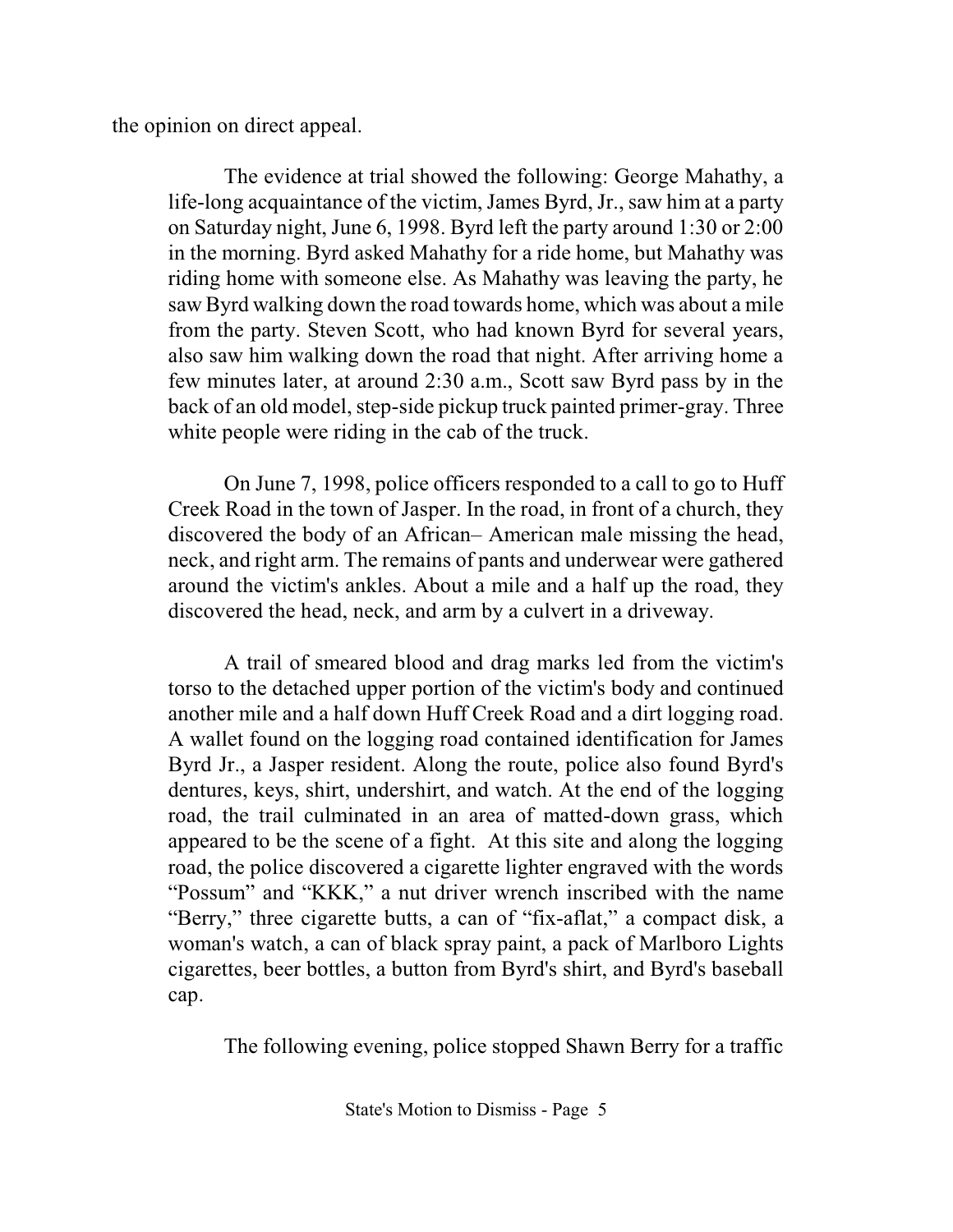violation in his primer-gray pickup truck. Behind the front seat, police discovered a set of tools matching the wrench found at the fight scene. They arrested Berry and confiscated the truck. DNA testing revealed that blood spatters underneath the truck and on one of the truck's tires matched Byrd's DNA. In the bed of the truck, police noticed a rust stain in a chain pattern and detected blood matching Byrd's on a spare tire.

Six tires that were on or associated with Berry's truck were examined. Three of the four tires on the truck were of different makes. Tire casts taken at the fight scene and in front of the church where the torso was found were consistent with each of these tires. An FBI chemist detected a substance consistent with fix-a-flat inside one of the six tires.

Shawn Berry shared an apartment with Lawrence Russell Brewer and appellant. Police and FBI agents searched the apartment and confiscated appellant's drawings and writings as well as clothing and shoes of each of the three roommates. DNA analysis revealed that the jeans and boots that Berry had been wearing on the night of the murder were stained with blood matching Byrd's DNA. An analyst with the FBI lab determined that a shoe print found near a large blood stain on the logging road was made by a Rugged Outback brand sandal. Appellant owned a pair of Rugged Outback sandals and had been seen wearing them on the evening of the murder. Shawn Berry also owned a pair of Rugged Outback sandals that were a half size different from appellant's. One of the pairs of these sandals confiscated from the apartment bore a blood stain matching Byrd's DNA. A Nike tennis shoe with the initials "L.B." in the tongue also was stained with blood matching Byrd's.

DNA analysis was also conducted on three cigarette butts taken from the fight scene and logging road. DNA on one of the cigarette butts established appellant as the major contributor, and excluded Berry and Brewer as contributors, but could not exclude Byrd as a minor contributor. Brewer was the sole contributor of DNA on the second cigarette butt. The third cigarette butt revealed DNA from both a major and minor contributor. Shawn Berry was established as the major contributor of DNA on the third cigarette butt; however, appellant, Brewer, and Byrd were all excluded as possible minor contributors of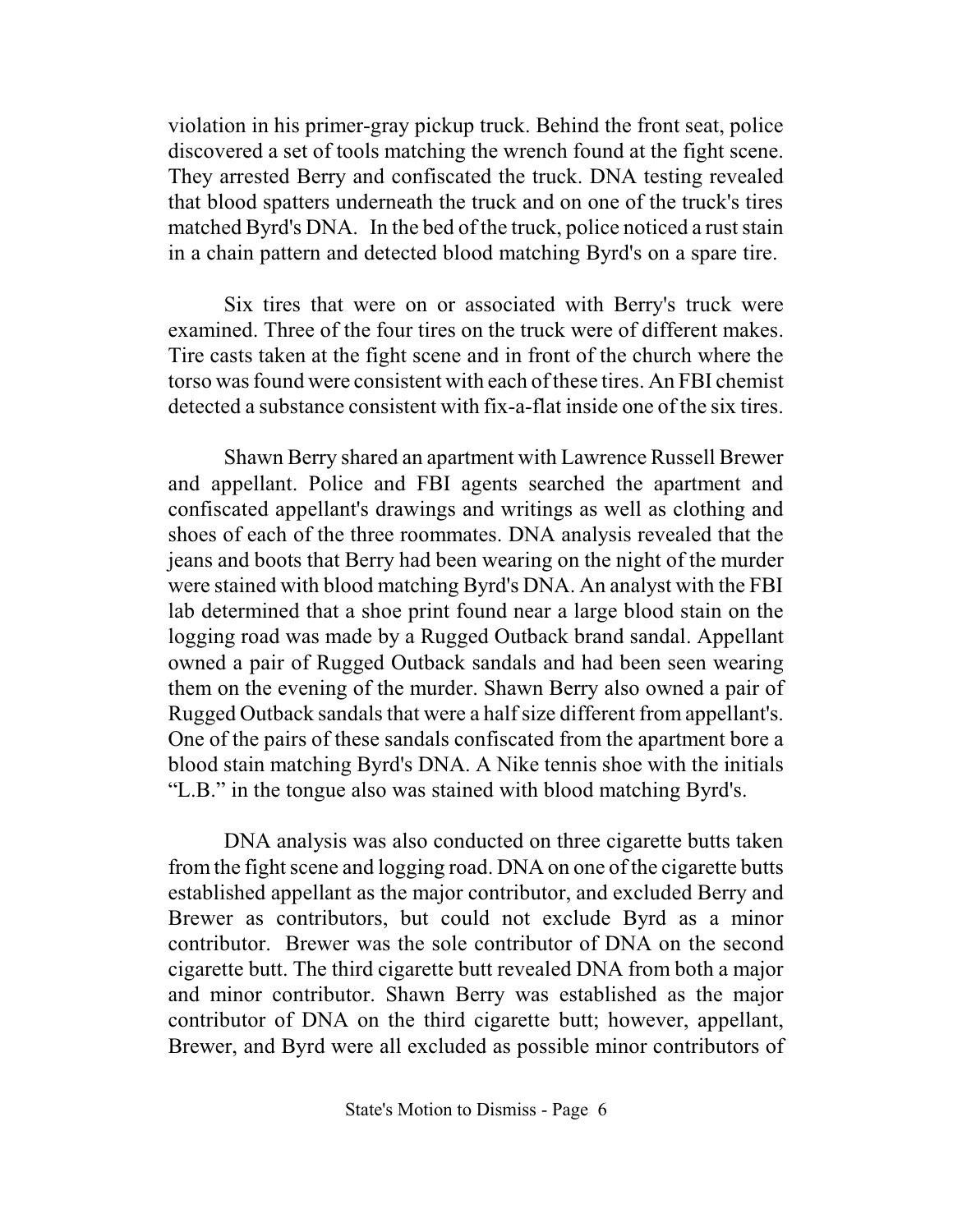the additional DNA.

Tommy Faulk testified that Berry, Brewer, and appellant frequented his home and had played paintball in the woods behind his trailer. Police conducted a search of these woods and found a large hole covered by plywood and debris. Underneath the cover, they discovered a 24–vcfoot logging chain that matched the rust imprint in the bed of Berry's truck.

The State presented evidence of appellant's racial animosity, particularly towards African–Americans. Several witnesses testified about how appellant refused to go to the home of an African–American and would leave a party if an African–American arrived. In prison, appellant was known as the "exalted cyclops" of the Confederate Knights of America ("CKA"), a white supremacist gang. Among the tattoos covering appellant's body were a woodpecker in a Ku Klux Klansman's uniformmaking an obscene gesture; a "patch" incorporating "KKK," a swastika, and "Aryan Pride"; and a black man with a noose around his neck hanging from a tree. Appellant had on occasion displayed these tattoos to people and had been heard to remark, "See my little nigger hanging from a tree."

A gang expert reviewed the writings that were seized from the apartment and testified that appellant had used persuasive language to try to convince others to join in his racist beliefs. The writings revealed that appellant intended to start a chapter of the CKA in Jasper and was planning for something big to happen on July 4, 1998. The expert explained that to gain credibility appellant would need to do something "public." He testified that leaving Byrd's body in the street in front of a church—as opposed to hiding it in one of the many wooded areas around town—demonstrated that the crime was designed to strike terror in the community.

Appellant neither testified nor made a formal statement to police. But he sent letters concerning the night of the murder to the Dallas Morning News and to Russell Brewer while he and Brewer were in jail awaiting trial. The following portion of the letter to the Dallas Morning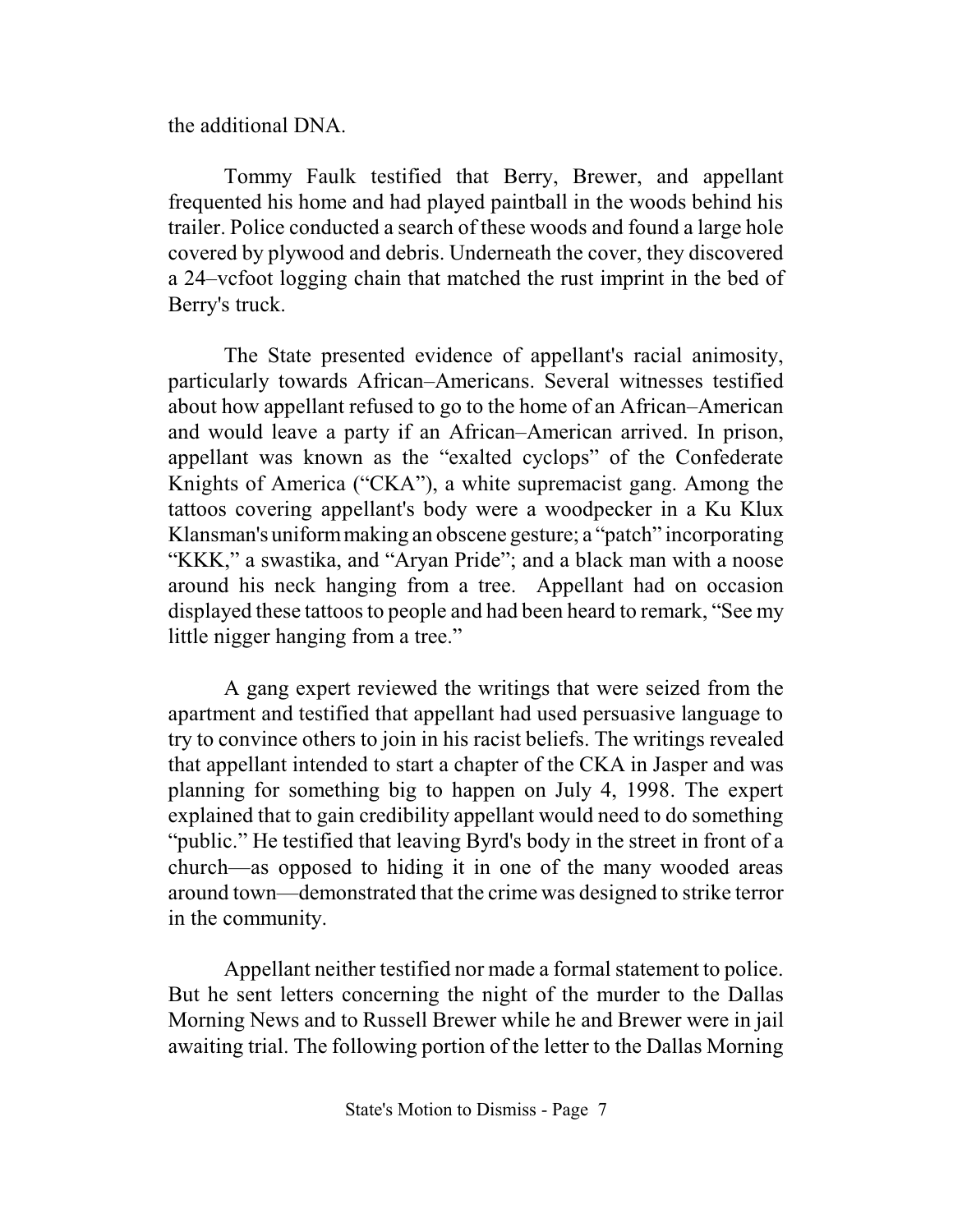News was read into the record:

Given a description as to the whereabouts of the dirt trail where an alleged beating of the deceased occurred, it's essential to acknowledge the fact that Shawn Berry co-inherited a small tract of land adjacent to the tram road, which he visited quite frequently.

Therefore, the fact that my cigarette lighter with "Possum" inscribed upon it was found near the scene of the crime, along with other items—i.e., several hand tools with "Berry" inscribed on them, a compact disk belonging to Shawn Berry's brother Lewis, and my girlfriend's watch, as well as items of the deceased—are all verified facts implementing that these items could have fallen from Shawn Berry's truck during a potential struggle with the deceased while on the tram road.

However, unacknowledged facts remain, that I, along with Russell Brewer and Lewis Berry, had been borrowing Shawn Berry's truck to commute to and from an out-of-town land clearing job each day. My girlfriend's watch was kept in Shawn Berry's truck for us to keep track of the time. Lewis Berry had brought along several of his C.D.s for our listening pleasure during our hourly drive each morning and evening, which he had a tendency to leave in his brother's truck.

Furthermore, the aforementioned cigarette lighter had been misplaced a week or so prior to these fraudulent charges that have been brought against Russell Brewer and me. This, so forth, does not prove the presence of my girlfriend, Lewis Berry, Russell Brewer nor myself at the scene of the crime, verifiably only the owners of the property in question. \* \* \*

Several statements and the theories against Shawn Berry, Russell Brewer, and myself, John W. King, for a prospective motive in this hard crime have been presented to the public. Against the wishes of my attorney, I shall share with you objective facts and my account of what happened during the early morning hours of June 7th, 1998.

After a couple of hours of drinking beer and riding up and down rural roads adjacent to Highway 255 off Highway 63, looking for a female's home, who were expecting Shawn Berry and Russell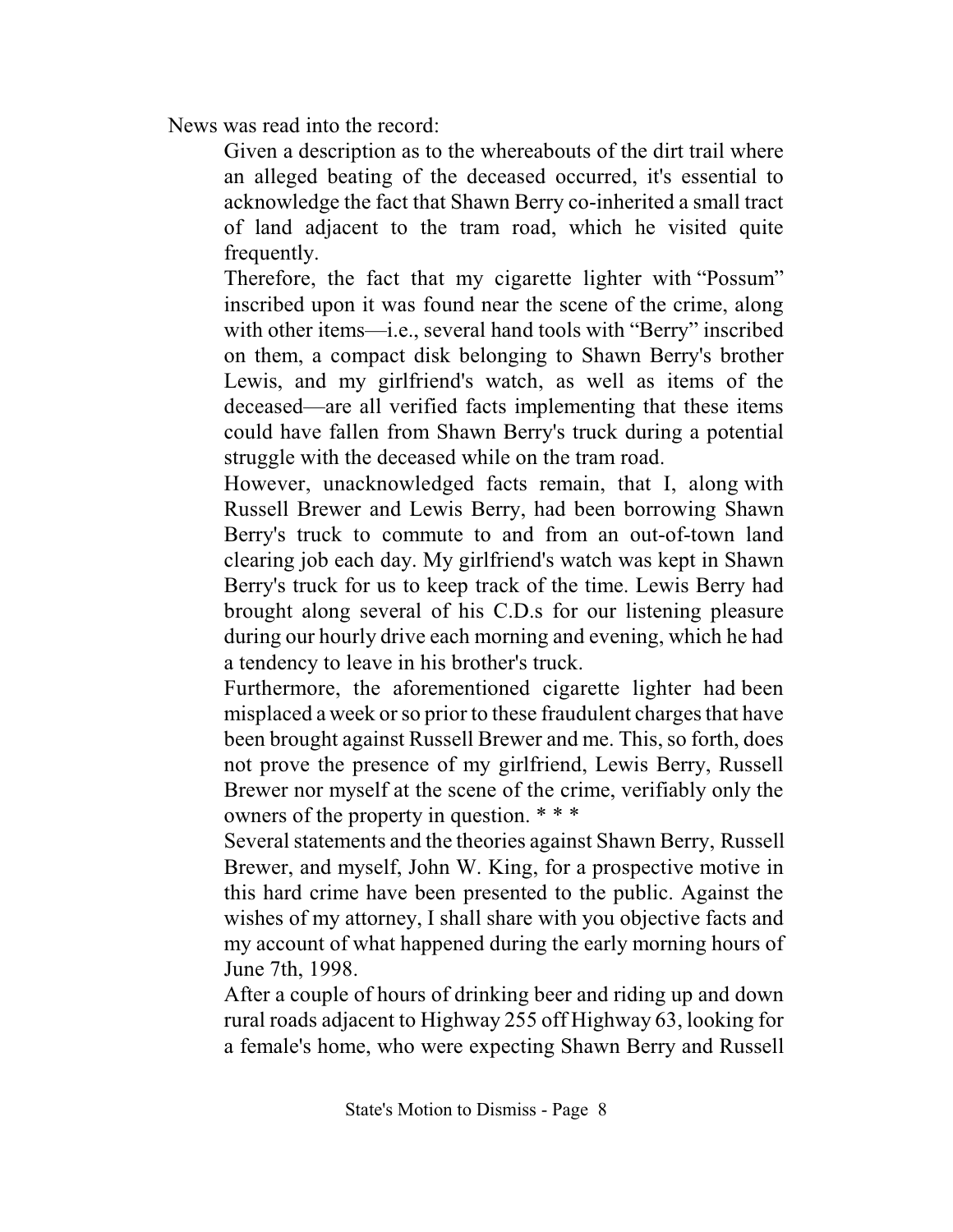Brewer, Berry though [sic ] frivolous anger and fun at first, begun [sic] to run over area residents' mail boxes and stop signs with his truck due to negligence in locating the girl's residence.

Becoming irate with our continued failure to locate the female's house, Shawn Berry's behavior quickly became ballistic as he sped through area residents' yards in a circular manner and made a racket with his truck's tailpipes managing to sling our ice chest from the back of his truck several times.

During his little conniption fit, Shawn Berry then stopped just ahead of a mailbox on Highway 255, took a chain from the back of his truck, wrapped it around the post of the mailbox, and proceeded to uproot and drag the mailbox east on Highway 255, stopping yards short of the Highway 63 north intersection, where he then removed his chain, replaced it, and continued to drive to a local convenience store, Rayburn Superette, to try to call the female who was expecting him and Brewer.

Fortunately no one answered at the girl's house and after repeated requests from me, as well as complaints from Russell Brewer, of a throbbing toe he injured during a recovery of our ice chest, Shawn Berry then agreed to take us to my apartment.

Shawn Allen Berry, driving with a suspended license and intoxicated, while taking Russell Brewer and me home those early morning hours, decided to stop by a mutual friend of ours home located on McQueen Street to inquire as to what the residents and his brother Lewis Berry were doing. On our way there, we passed a black man walking east on Martin Luther King Drive, whom Shawn Berry recognized and identified as simply Byrd, a man he befriended while incarcerated in the Jasper County Jail and, Berry stated, supplied him with steroids.

Shawn Berry then proceeded to stop his truck approximately 10 yards ahead of this individual walking in our direction, exit his vehicle, and approach the man. After several minutes of conversation, Shawn Berry returned to the truck and said his friend was going to join us because Berry and Byrd had business to discuss later and, thus, Byrd climbed into the back of Shawn Berry's truck and seated himself directly behind the cab.

While continuing on to our friend's residence where supposedly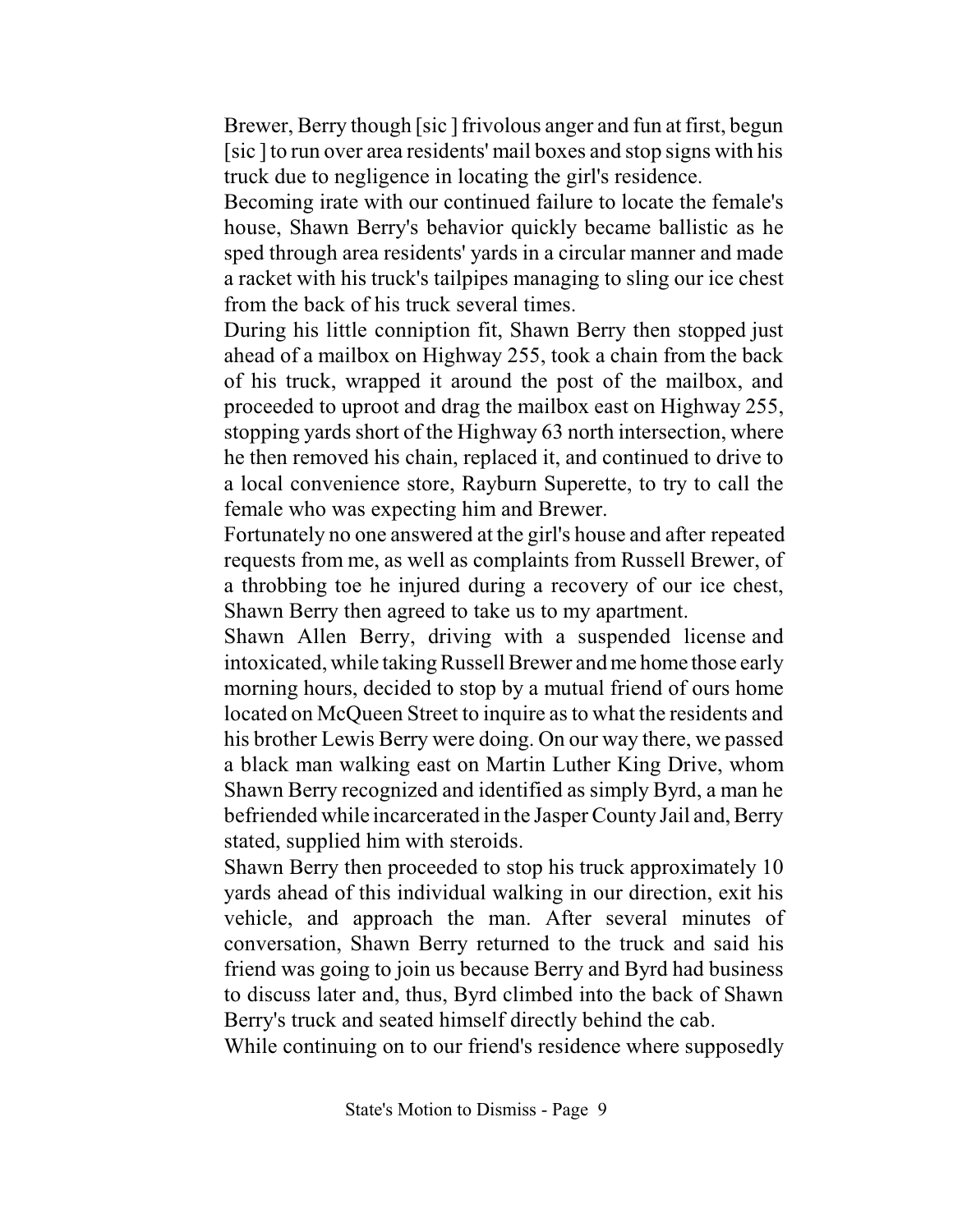Lewis Berry was to be, we noticed there were neither lights on nor signs of activity in the trailer as we approached. We decided to proceed on to my apartment; but contrary to Russell Brewer's and my request, Shawn Berry drove to and stopped at another local convenience store, B.J's Grocery, just east of the Jasper city limits. Shawn Berry then asked Russell Brewer if he could borrow 50 to \$60 because he needed a little extra cash to replenish his juice, steroid supply.

After Brewer gave Shawn Berry the remainder of what money he had to return to Sulphur Springs, Texas, on, Berry asked if Russell Brewer and I could ride in the back of the truck and let his friend sit up front to discuss the purchase and payment of more steroids for Shawn Berry. Russell Brewer and I obliged on the condition Berry take us to my apartment without further delay, which, after a brief exchange of positions, he did.

Once we arrived at my apartment, Shawn Berry informed Russell Brewer and me that he was leaving so that he could take Byrd to get the steroids and then home. I asked if Brewer or I would bring a small cooler of beer down for him and his friend along with a bottle of bourbon Berry had bought a few days prior.

Russell Brewer and I went up to my apartment and began to fill a small cooler with approximately six to eight beers. Realizing I left my wallet and cigarettes in Shawn Berry's truck, I opted to bring the cooler back down to Berry. After retrieving my wallet, but unable to locate my cigarettes, I then returned upstairs to my apartment, into my bedroom, and proceeded to call an ex-girlfriend before retiring to bed in the predawn hours of June 7th, 1998.

A portion of the note appellant wrote to Brewer was as follows:

As for the clothes they took from the apt. I do know that one pair of shoes they took were Shawn's dress boots with blood on them, as well as pants with blood on them. As far as the clothes I had on, I don't think any blood was on my pants or sweat shirt, but I think my sandals may have had some dark brown substance on the bottom of them. \* \* \*

Seriously, though, Bro, regardless of the outcome of this, we have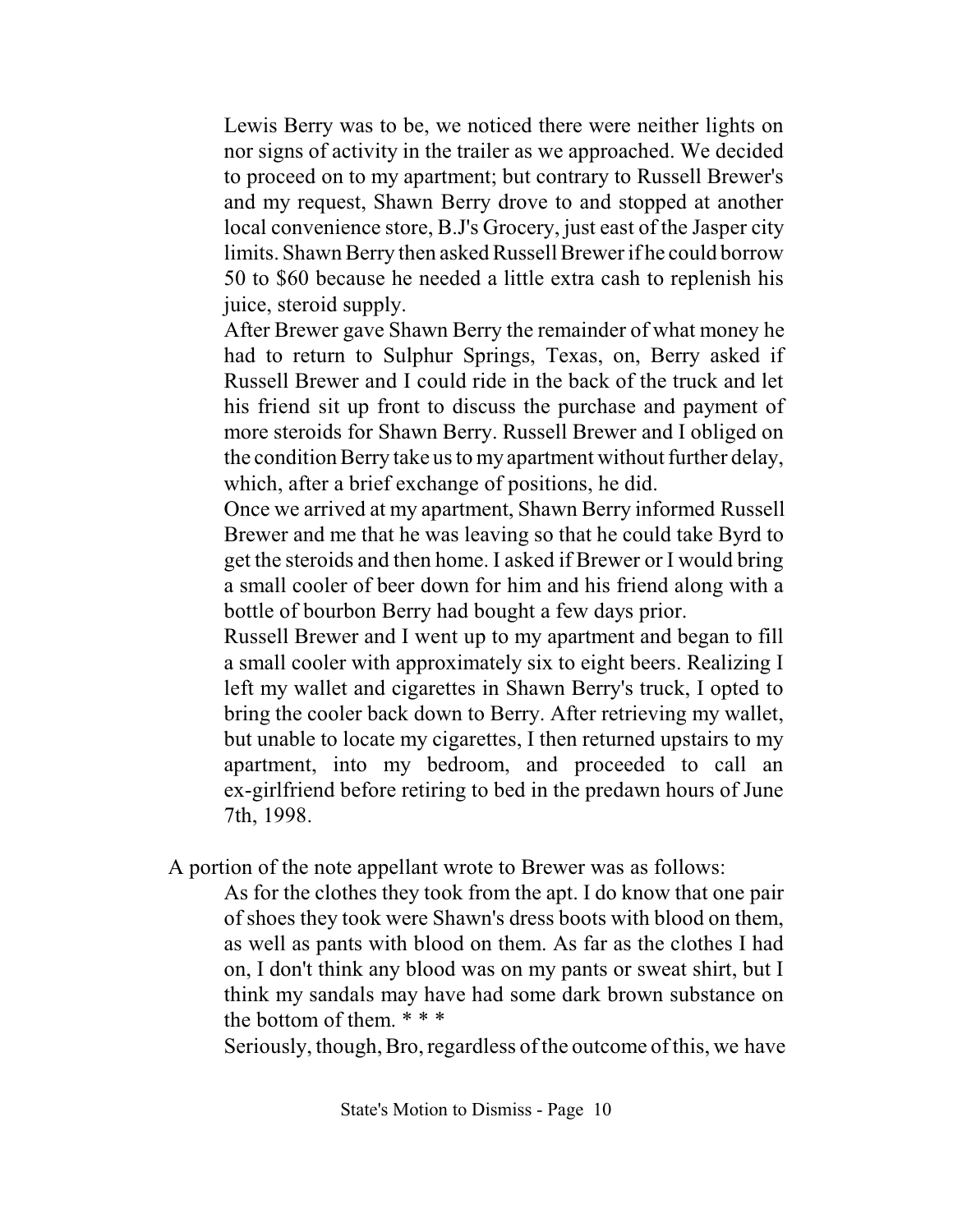made history and shall die proudly remembered if need be.... Much Aryan love, respect, and honor, my brother in arms.... Possum.

Dr. Tommy Brown, a forensic pathologist, testified that he received Byrd's head, neck, and arm separately from the main torso. The autopsy revealed extensive injuries all over Byrd's body. Nearly all of Byrd's anterior ribs were fractured. He suffered "massive brush burn abrasions" over most of his body.Both testicles were missing and gravel was found in the scrotal sac. Both knees and part of his feet had been ground down, hisleft cheek was ground to the jawbone, and his buttocks were ground down to the sacrum and lower spine. Some of histoes were missing and others were fractured. Large lacerations of the legs exposed muscle. But his brain and skull were intact, exhibiting no lacerations, fractures, or bruises.

Brown concluded that the lacerations and abrasions around Byrd's ankles were consistent with the ankles having been wrapped by a chain and that the abrasions all over Byrd's body were consistent with him being dragged by his ankles over a road surface. Red regions around the area where Byrd's upper and lower body separated indicated that Byrd's heart was still pumping and that he was alive when his body was torn apart by the culvert. Therefore, Brown determined that the cause of death was separation of the head and upper extremity from the rest of the body. Some of the wound shapes and patterns indicated that Byrd was conscious while he was being dragged and was trying to relieve the intense burning pain by rolling and swapping one part of his body for another. Also, the absence of injuries to Byrd's brain and skull suggested that he was trying to hold his head up while being dragged. [footnotes omitted]

*King v. State,* 29 S.W.3d 556, 558-62 (Tex. Crim. App. 2000).

## **III. APPLICANT FAILS TO SATISFY THE PREDICATE REQUIRED BY ART. 11.071, §5(a); THIS SUBSEQUENT APPLICATION FOR WRIT OF HABEAS CORPUS MUST BE DISMISSED AS AN ABUSE OF THE WRIT.**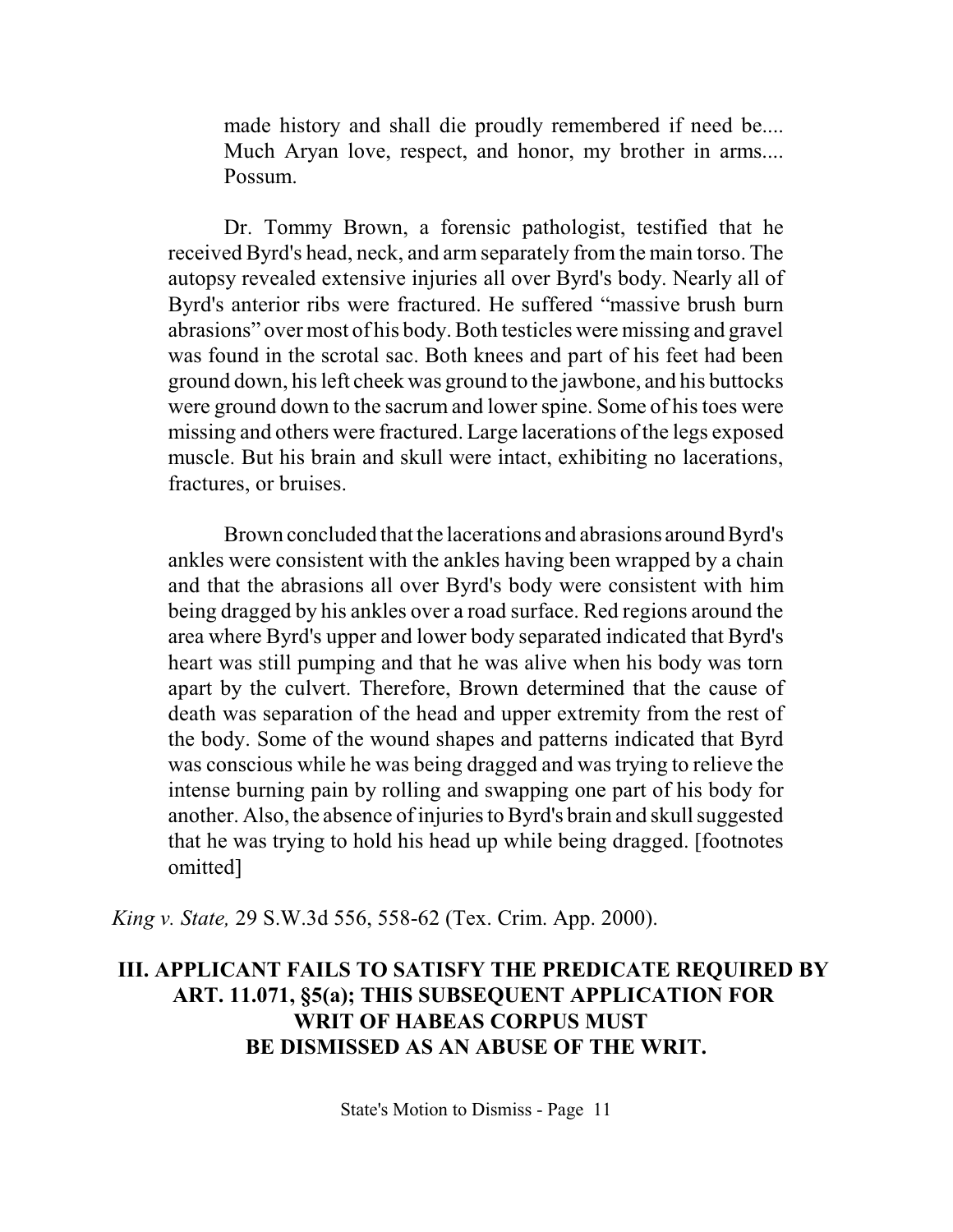Applicant has filed this second subsequent application alleging a single claim, that his "defense counsel improperly overrode his Sixth Amendment right to present an innocence defense, resulting in structural error that requires a new trial." The State contends that applicant has wholly failed to allege "specific facts" sufficient to prove that the current claim has not been and could not have been presented in a previously filed writ application, in this case in the original application filed in July 2000 or in the first subsequent application filed in June 2006, because the factual or legal basis now relied upon to support applicant's claim was unavailable when applicant filed the previous applications.

Applicant does not contend that the factual basis for his current claim was unavailable when the first and second applicationsfor state habeas corpus were filed. He brings no new evidence before this Court on this application, and the factual basis for any current claim - to the extent he bases his claim on any facts at all - was available at the time of trial and immediately after trial.

Applicant instead attempts to satisfy the requirements of section 5(a) by contending that the Supreme Court's decision in *McCoy v. Louisiana*, 138 S.Ct. 1500 (2018), provides a new, previously unavailable legal basis upon which he may now obtain relief. The State contends that applicant has failed to present to this Court any specific facts which, if true, could establish even a *prima facie* showing of his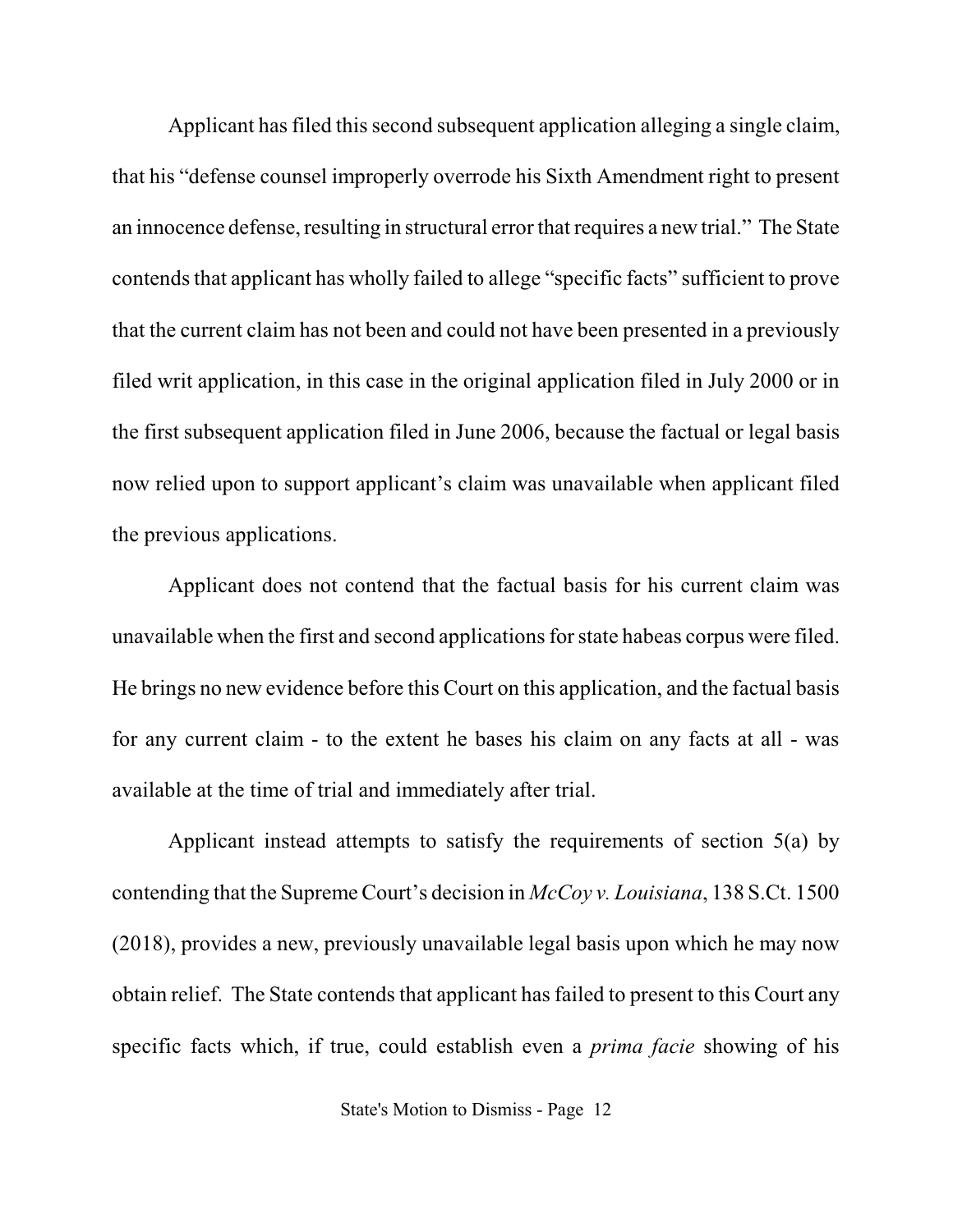entitlement to relief under *McCoy*. 1

Applicant's claim here is dependent upon his unsupported allegations that defense counsel "conceded" his guilt of the charged offense during the trial of this case. Applicant misstates the record and ignores the facts actually shown in the record in this case. Applicant pleaded not guilty. (RR17: 11). Counsel made no opening statement and did not concede applicant's guilt like McCoy's counsel did. (RR21: 72). Applicant's counsel moved for a directed verdict at the close of guilt/innocence, which was denied. (RR21: 70; CR: 217-19). Defense counsel never conceded guilt in closing arguments, contrary to applicant's claims.

In addition, applicant did not protest or object to defense counsel's continued representation during 11 days of voir dire proceedings (RR6 thru RR16), or during the hearing on motions at the start of guilt/innocence (RR17), nor did he object at trial. Applicant claims that his pre-trial "letters" and the defense pre-trial motion to withdraw were sufficient to preserve his claim of *McCoy* error, but in fact applicant's complaint and the motion were only evidence of a pre-trial failure in communication,

<sup>&</sup>lt;sup>1</sup>In addition, the State contends that *McCoy* does not provide a new "legal basis" which was previously unavailable, in that applicant's current claim could reasonably have been formulated from the decisions in *Florida v Nixon*, 543 U.S. 175 (2004); *United States v. Cronic*, 466 U.S. 648 (1984); and various federal appellate cases; the State would urge the Court, however, that the Court need not determine whether *McCoy* provides a newly available "legal basis" as defined by Tex. Code Crim. Proc. article 11.071, section 5(d), since applicant has failed to bring before the Court any specific facts which would show that applicant could be entitled to relief under the holding in *McCoy, i.e.,* which would show that the holding in McCoy is a newly available legal basis for relief for this particular applicant.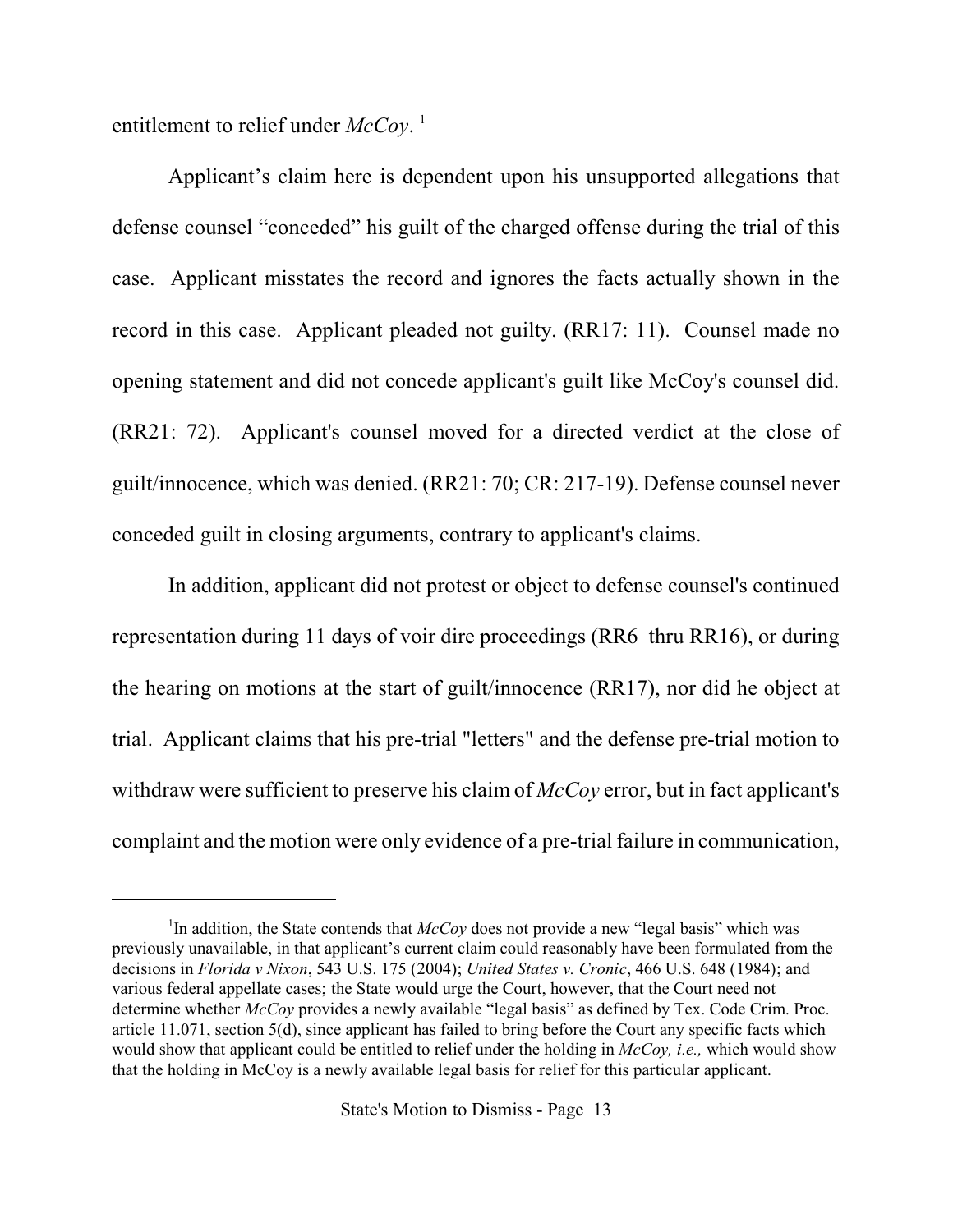which was apparently remedied after applicant agreed during the hearing on counsel's motion to talk to counsel after the hearing. The Motion to Withdraw was heard on January 11, 1999, prior to commencement of voir dire. (RR5). Counsel advised the court that the motion to withdraw was based upon applicant's refusal to talk to defense counsel or to cooperate in preparing for trial. (RR5: 4-5). The court asked applicant if he would like to testify, but applicant stated that he had "already written numerous letters explaining the situation." (RR5: 5). The court confirmed that the court had received two letters, and applicant explained that he actually onlywrote *one* letter and then sent multiple copies of it to the court on different dates. (RR5: 5-6). Defense counsel then asked applicant on the record if he would be willing to meet with counsel after the hearing to talk, and applicant agreed. (RR5: 6). After applicant agreed to begin talking to counsel, the trial court denied the motion to withdraw. (RR5: 6-7).

From this record, it appears that counsel and applicant were able to communicate from that point on. In particular it appears from defense counsel Cribbs's affidavit, submitted as State's Exhibit D in the initial state habeas proceeding, that counsel diligently investigated multiple theories of defense prior to trial, and the reasonable conclusion to be drawn is that applicant may have initially misunderstood counsel's intentions when, in the course of their overall investigation, counsel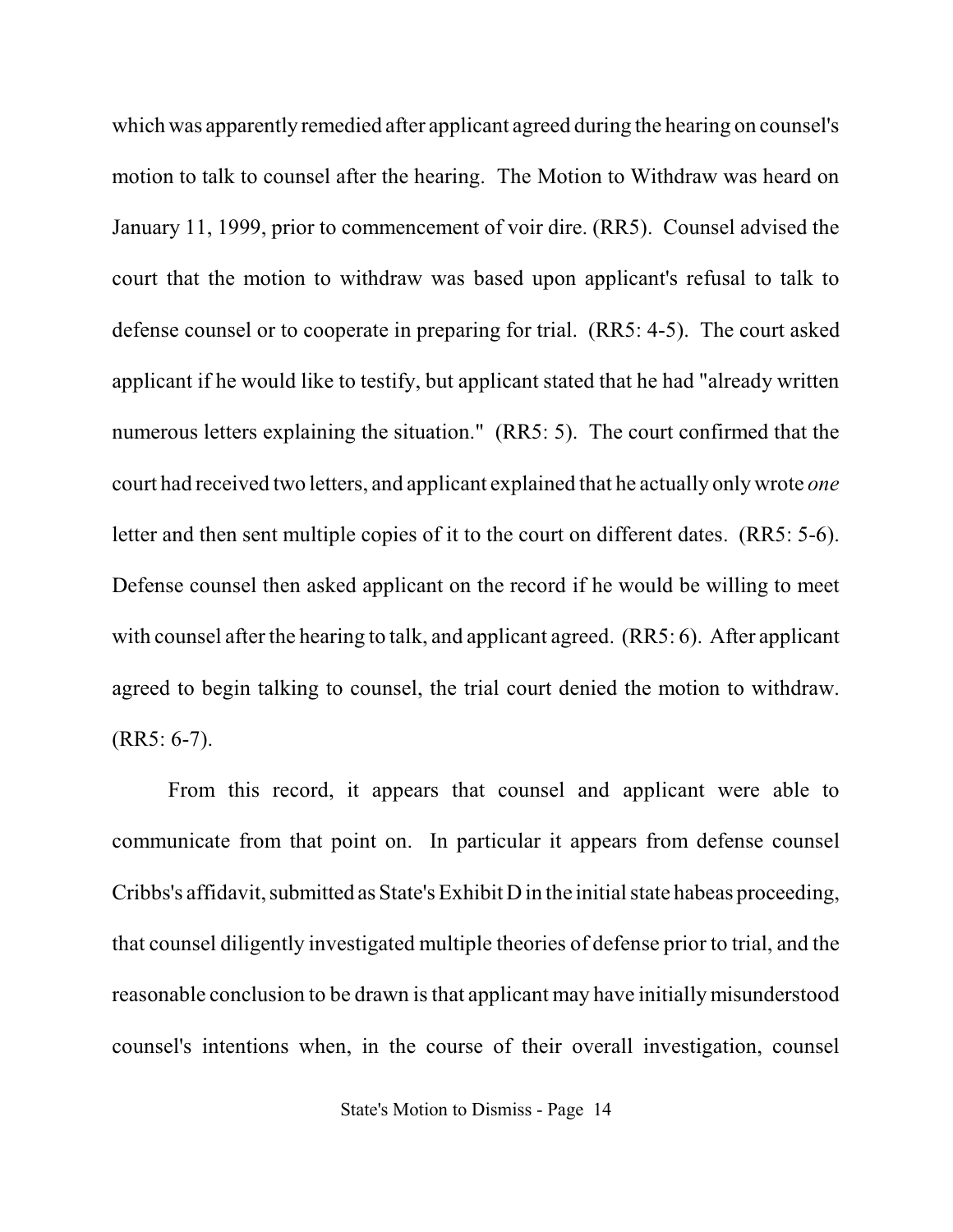investigated thoroughly during pre-trial preparation whether any mental health or other mitigating evidence would be available.

In reality and on the plain face of this record, defense counsel did not concede guilt at any point. Counsel provided the best defense that they could, given the circumstances and the admissible evidence before the jury. Trial counsel were substantially limited in their defensive posture by appellant's own pre-trial letter to the Dallas Morning News, in which applicant admitted his presence in the truck with the victim shortly before the offense, as well as his own pre-trial jail note to his co-defendant Brewer in which he discussed the extent of physical evidence and claimed that they had "made history" together. Counsel were also limited by the flagrantly homicidal and deliberate manner and means of death and the unusually graphic photographs of the victim, as well as by the extensive evidence of appellant's violent racist beliefs, including his body art depicting white supremacist symbols and the lynching of a black man, and his many racist writings.

Applicant argues that defense counsel "conceded" guilt because they did not offer affirmative evidence of innocence, (application pp. 17, 23), including failing to present unspecified evidence to rebut the admissions applicant himself made in his letter to the Dallas Morning News. Applicant simply ignores the affidavit of defense counsel Cribbs in this record in which Cribbs detailed his team's unsuccessful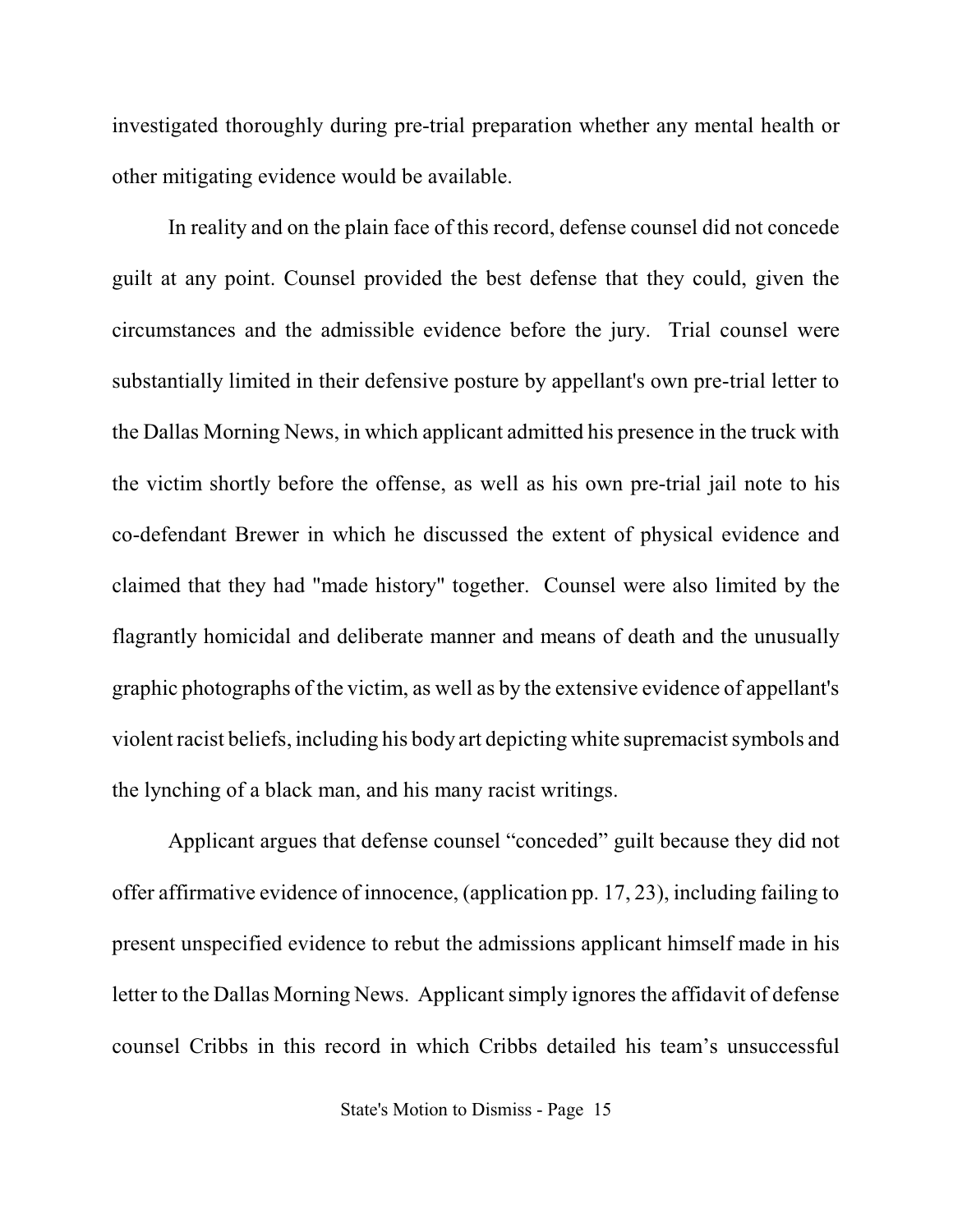attempts to locate witnesses who could offer evidence favorable to applicant. (State's writ exhibit D, Cause number 8869A, CR: 140-45). Counsel could not create evidence where none was available, and counsel'sfailure to manufacture exculpatory evidence where none existed is not equivalent to a "concession" of guilt.

Applicant has attached only 15 pages of the 23 pages of counsel's guiltinnocence arguments and has taken portions of argument out of context to claim that defense counsel conceded applicant's guilt during argument. They did not. Jones opened and made clear that he was going to limit his argument to one aspect of the charge – the aggravating element - and thatCribbs would handle the rest of argument. (RR22: 23). Jones did not "concede" applicant's guilt of murder; he only attempted to focus the jury's attention on the legal requirements for determining whether the offense was committed during the course of kidnapping. Jones's discussion of a particular element of the offense was not tantamount to concession of guilt on any others; it wassimply a discussion of a particular element, obviously intended to focus the jury's attention on the legal requirements of the charge, encourage them to engage in a rational and analytic assessment of the case in accord with the court's instructions, and distract them from the emotional and graphic nature of the State's argument they had just heard.

Similarly, when Jones talked about the "three witnesses" who saw the victim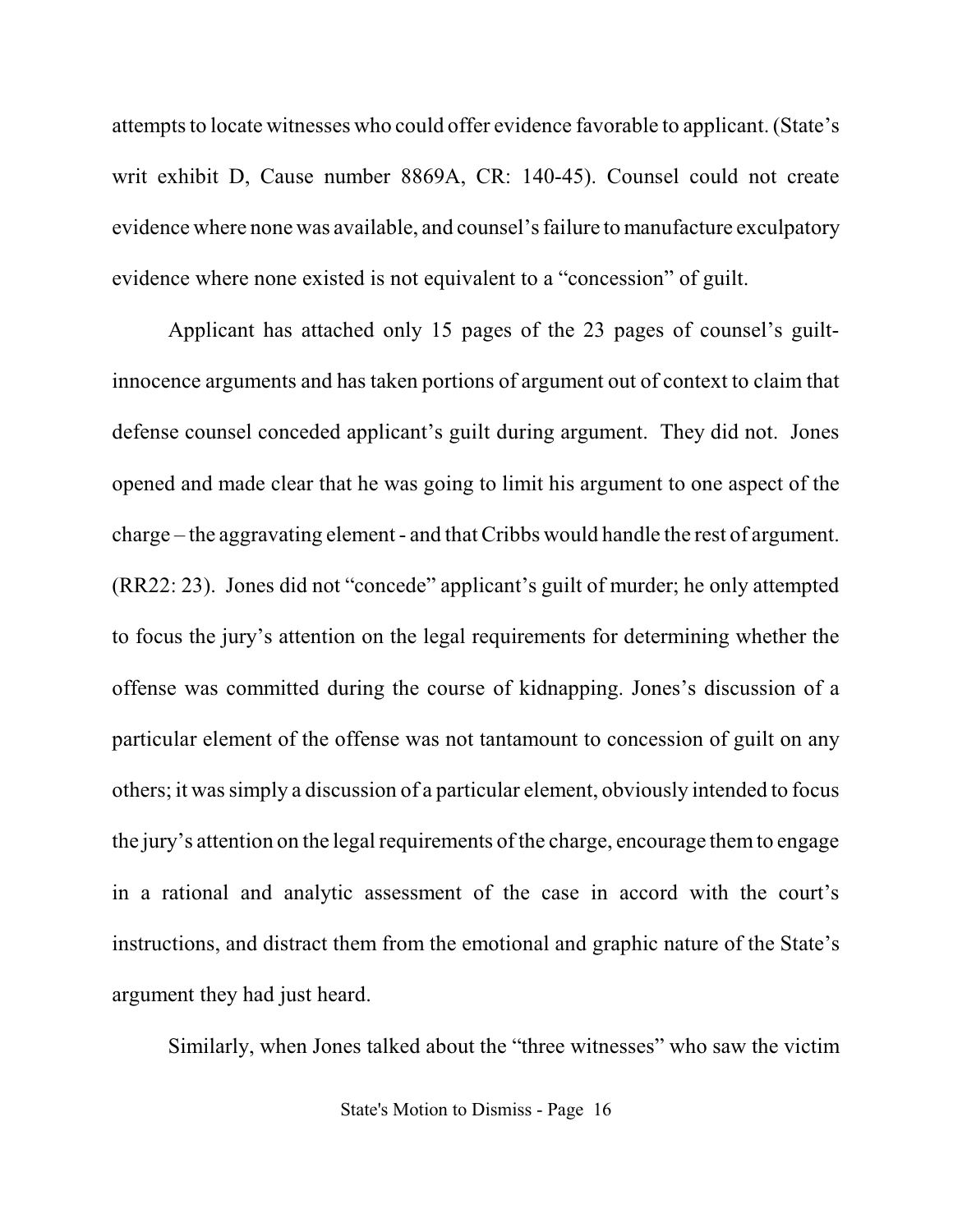that night or saw him getting into the truck, he was not referring to the three defendants. Rather, in context of his argument, he was talking about witnesses Mahathay and Scott, who saw Mr. Byrd that night before and as he was picked up, as well as applicant, who had unfortunately admitted in his letter to the Dallas Morning Newsthat he was present in the truck when he and his co-defendants picked Mr. Byrd up. (RR22: 25-26). Jones's acknowledgement and discussions of applicant's own admissions do not constitute a "concession" on his part; defense counsel was simply attempting to address and diffuse inculpatory evidence that applicant himself had created. Counsel then continued by explaining that although there was evidence that Mr. Byrd voluntarily got in the truck and that applicant was present at the time, the events that followed were not proven by direct or eye-witness evidence, but instead were dependent upon "opinions" and "conclusions" of police and the prosecutors. (RR22: 26-27). Counsel then devoted his argument to encouraging the jury to see the remainder of the State's case as merely the State's "theory" (RR22: 27), giving the jury hypothetic examples of other scenarios where the State might stretch the meaning of kidnapping to attempt to create proof of an aggravating element where common sense would tell the jury no such element had fairly been proven. (RR22: 28-29).

Defense counsel reinforced the burden of proof and the extreme confidence the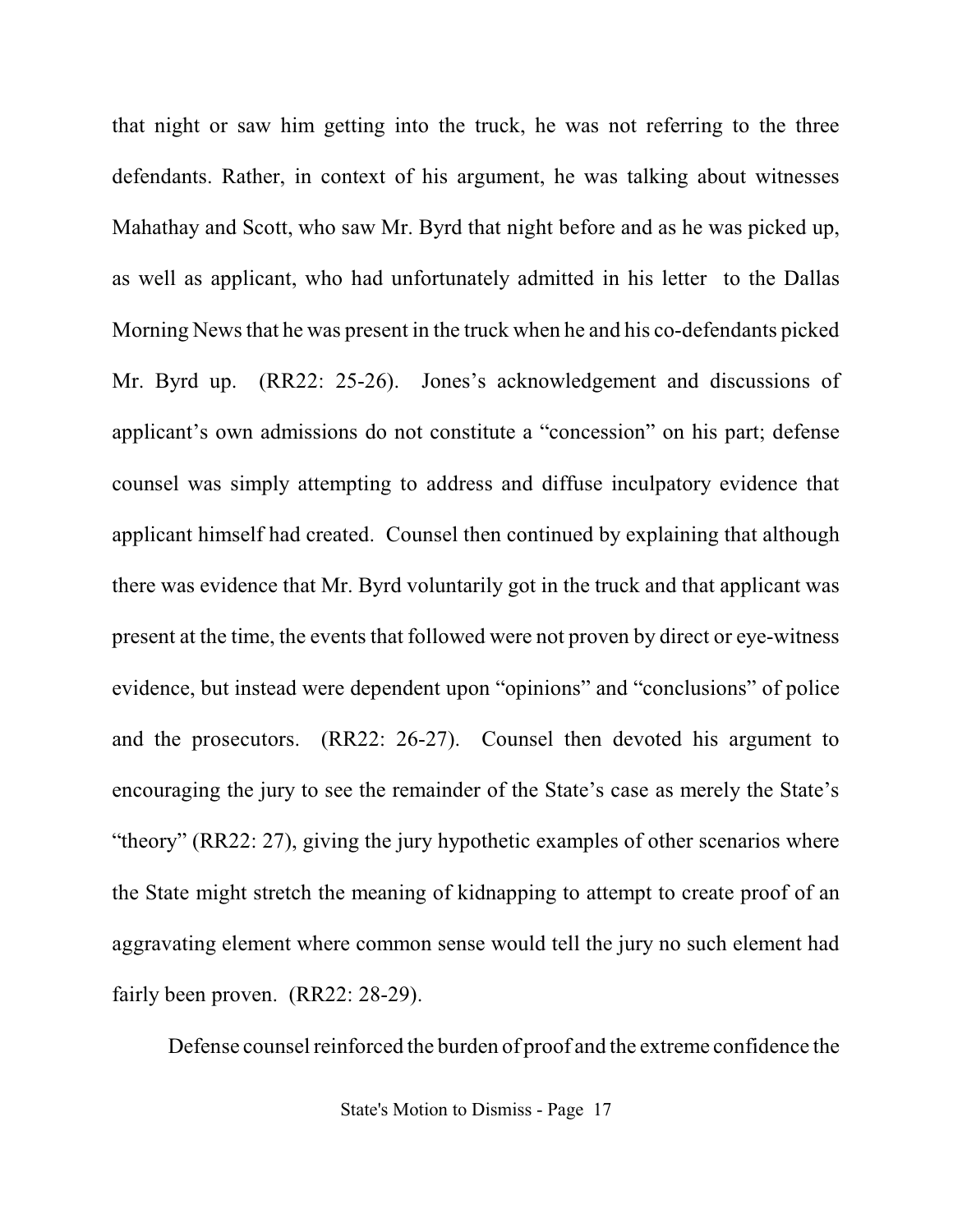jury must feel to find proof beyond a reasonable doubt. (RR22: 29-30). Defense counsel then argued to the jury that tattoos and beliefs do not prove the aggravating element, in order to remind the jury that the aggravating element rather than mere motive had to be proven. (RR22: 30-31). Jones conceded that "a terrible murder occurred," but he did not concede that applicant committed the murder. Jones could hardly minimize or disregard the evidence of homicidal violence committed against Mr. Byrd, so instead he conceded that a murder did occur (which has never been contested at any stage of the three defendants' trials and post-conviction proceedings), in order to focus the jury on the issues before them: whether applicant participated, and whether the murder occurred with the aggravating circumstance of kidnapping. (RR22: 32).

Jones then turned argument over toCribbs, who commenced by reinforcing that the jury must differentiate between actual evidence and the attorneys' theories about what that evidence might mean. He was careful to emphasize to the jury that they were only interested at this point with guilt, and that punishment considerations "if there is a punishment," would be a separate part of trial. (RR22: 32-33).

Cribbs acknowledged to the jury that they had all seen extensive graphic evidence that Mr. Byrd died a horrible death; he could hardly deny that a murder was committed here by some person or persons without alienating the jury. (RR22: 34-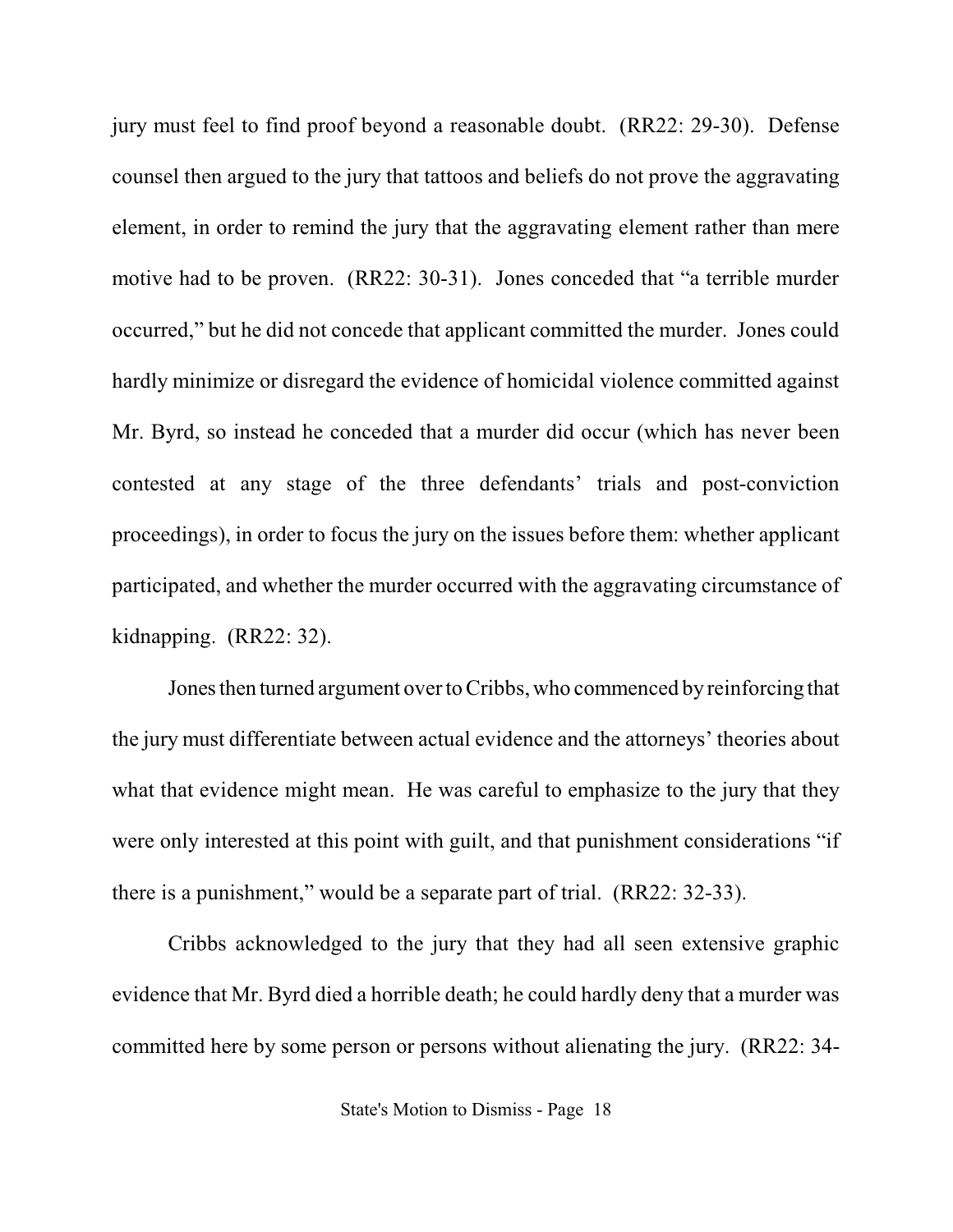35). He then reiterated that the jury was required to follow the instructions in the court's charge, and they were first required to determine whether applicant was guilty of capital murder or, as explained by Jones, whether murder was proven beyond a reasonable doubt. (RR22: 35).

Cribbs then told the jury that they had to use those instructions to determine whether the evidence was strong enough to prove beyond a reasonable doubt that applicant was guilty as a party, "because if they [the State] don't prove beyond a reasonable doubt that [applicant] was a party, that it was not done as alleged, then the law requires you under the presumption of innocence to find the defendant not guilty." (RR22: 36).

Cribbs continued by telling the jury that he understood that it would be difficult, because they had just heard days of testimony about applicant being a racist, but counsel pointed out that people have the right to believe what they may, regardless of whether we like those beliefs, and in fact no civilian witnesses in this case had testified to applicant acting on those beliefs by attempting to recruit anyone in Jasper or the area to his group. (RR22: 36).

Cribbs continued by arguing: "the issue here is very simple: is [applicant] guilty of capital murder? Did he act as a party with Russell Brewer, Shawn Berry as defined in this Charge and go out on that road, Huff Creek Road, and kill James Byrd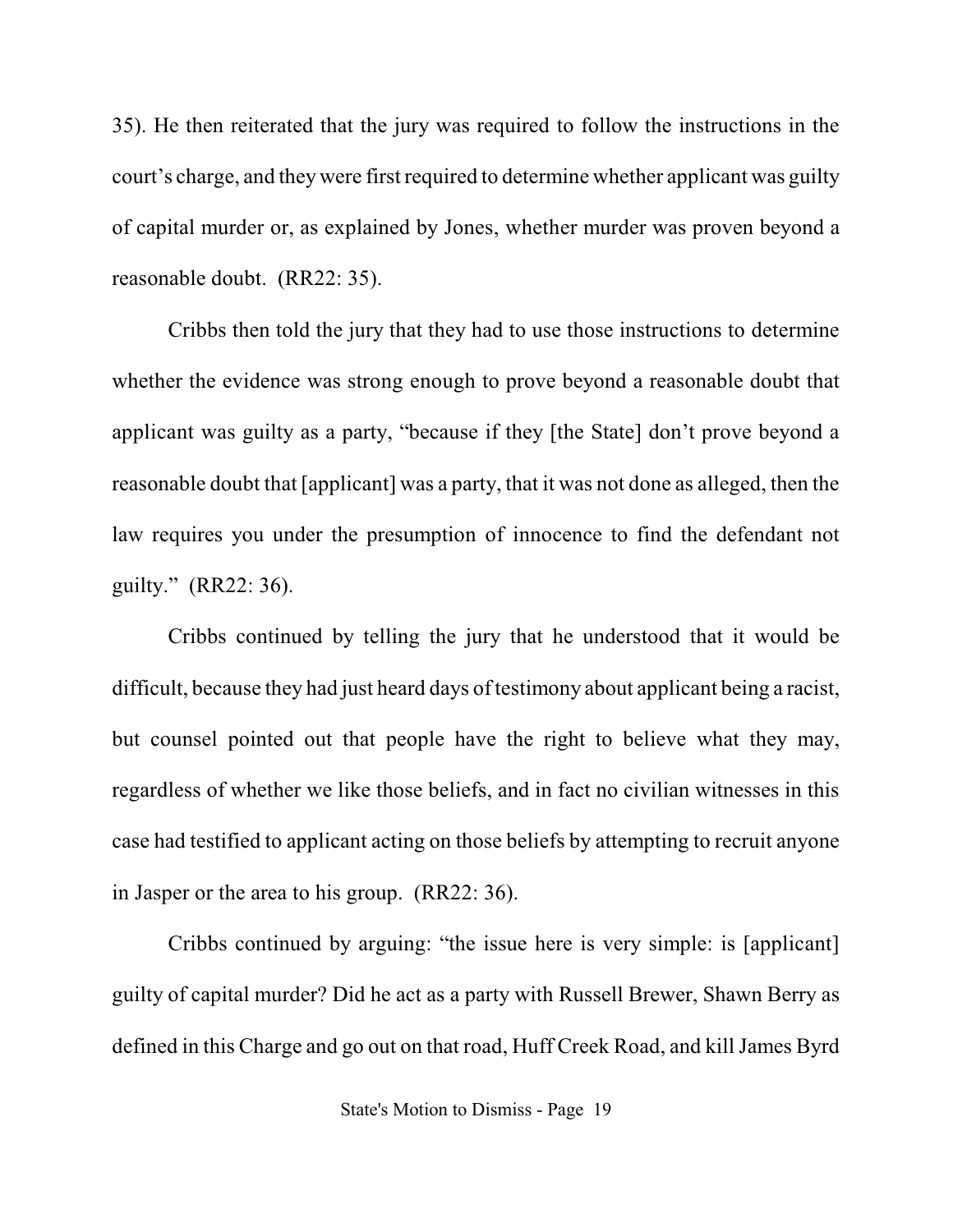by dragging him to death on the road?" (RR22: 37). Counsel then pointed out that it is a very effective tactic to drag the [large logging] chain around the courtroom, but there was no evidence that was the chain used in the offense. (RR22: 37). Cribbs pointed out there was no direct evidence that applicant actually hid the chain. He pointed out that various other people knew where the hole was on the property where the chain was found. (RR22: 37-38). Cribbs pointed out that although there was some evidence that there was a vehicle and a lighter at the crime scene, the evidence also showed that the lighter had been lost and returned to Brewer, and that applicant only "maybe" got it. He agreed that the lighter had been found at the scene. He agreed that there was a cigarette butt on the road "that tends to tie [applicant] to this offense" (the State's heavily emphasized theory), butCribbs noted that the prosecutor had admitted "somebody else took a drag off" of it. (RR22: 38). Cribbs then pointed out the inconsistency in the State's theory about the cigarette which contained DNA consistent with Mr. Byrd, arguing that "if this man is such a severe racist, he's not going to share a cigarette with a black man." Cribbs argued that it was more sensible to assume that the butt was in an ashtray in the truck after being smoked by applicant at some other time and that the victim might have taken the cigarette out of the ashtray and smoked it; he pointed out that this was a weakness in evidence relied upon by the State. (RR22: 39).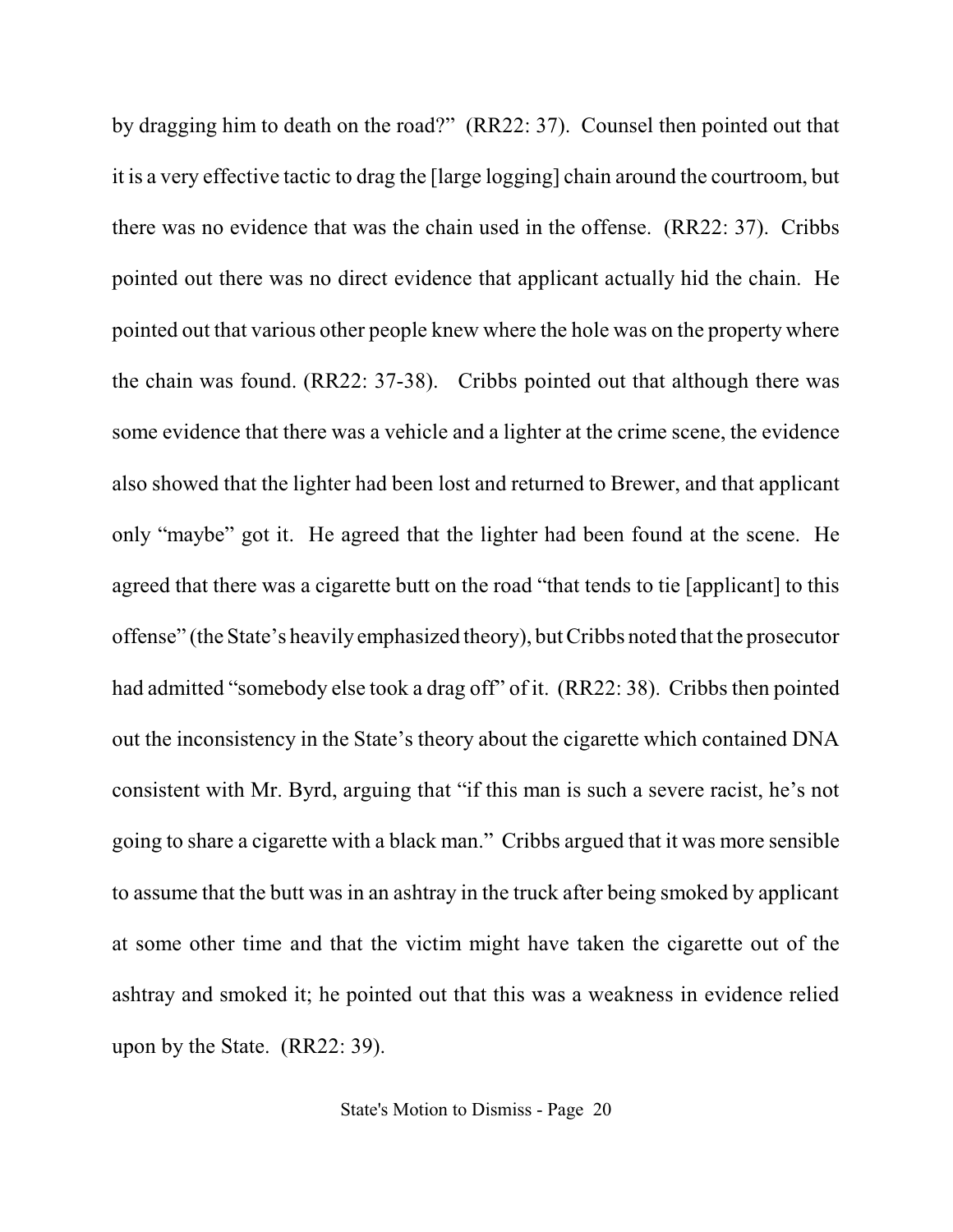Cribbs urged the jury to consider inconsistencies – doubt – about the ownership of the sandals, which he claimed could have fit Lewis Berry as well as applicant. (RR22: 40).

Cribbs directed the jury's attention to the language in the charge regarding parties that "mere presence alone at the scene of the alleged offense, if any, will not constitute one a party to the offense." He emphasized that presence alone is insufficient to prove guilt, and he contended that even if there was evidence to put applicant at the scene there was no evidence to prove that he promoted, assisted, or otherwise acted as a party. "I say it's not there. The State didn't prove it; and right or wrong, you're going to be an individual. You're going to have to have enough courage, if you believe that, you must return a verdict under the law of not guilty." He continued that "it's got to be proven to each of you as an individual beyond a reasonable doubt, and if it's not, you find him not guilty." (RR22: 41-42). He reminded the jury that each of them had promised to be an individual and follow the law. (RR22: 42).

Cribbs argued yet again to the jury that applicant's body art did not prove the offense and that it was his right to have tattoos regardless of whether others like them. (RR22: 43). He urged the jury to consider that the body art was a "tangent," a rabbit trail, and that proof of the body art did not relieve them of the duty to determine the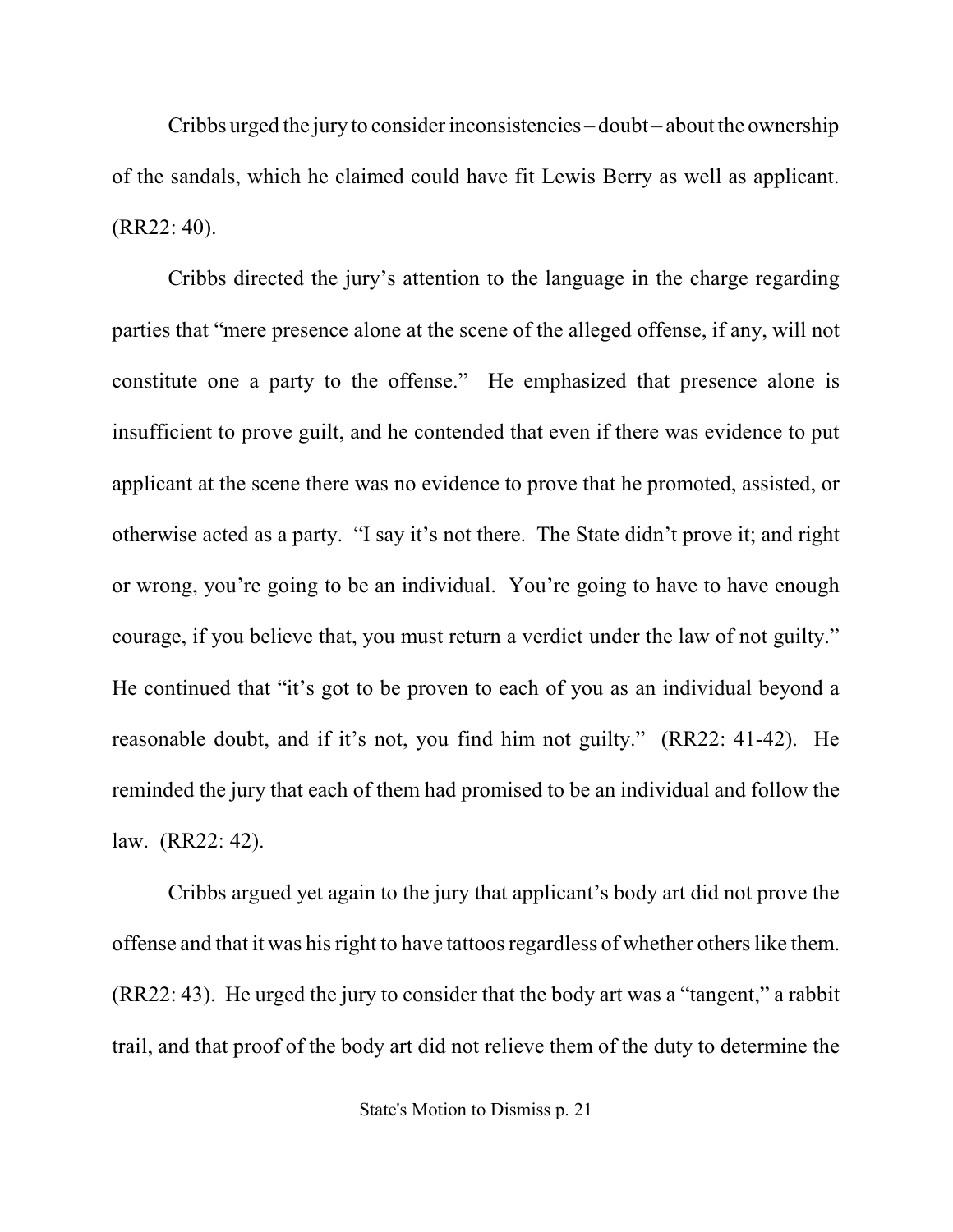real issue: "and that is, has the State proved beyond a reasonable doubt that [applicant] committed the offense of capital murder? Did he intentionally kill James Byrd Jr. While committing the offense of kidnapping or ... attempting to commit kidnapping? If they fail to prove that element, then you must find him not guilty." (RR22: 43-44).

Cribbs continued by arguing that if the jury found applicant not guilty of capital murder, the State must still prove the lesser offense of murder "beyond a reasonable doubt by the law of parties or you must be found guilty of nothing." (RR22: 44). "The law will require him to be found not guilty, and that's going to be one onerous task that you're going to have to do." (RR22: 44).

Cribbs concluded by arguing that the penitentiary may have caused applicant to become a racist, as the prosecutor had argued, but "that doesn't really make any difference." He argued again that the issue before the jury was whether the State proved that applicant killed Mr. Byrd in the course of kidnapping, not whether he was racist. He reiterated that if the jury believed that the evidence proved applicant intentionally took Mr. Byrd's life but did not believe the element of kidnapping, they must find him guilty of murder. (RR22: 45-46). Cribbs finished by reminding the jury that they should not judge applicant because of his appearance, but only because of his behavior, and that the State had "failed to prove his behavior." (RR22: 46).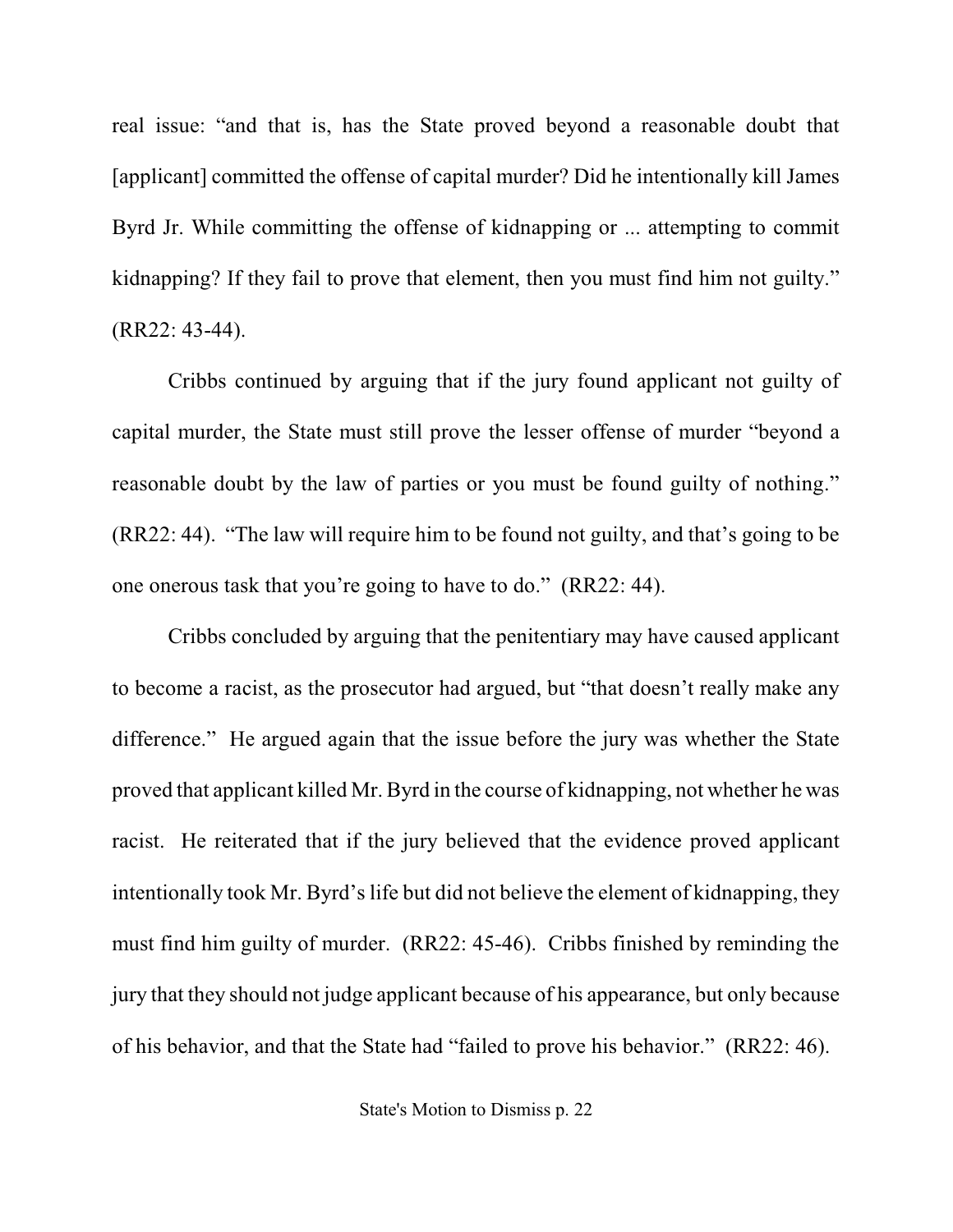Nowhere in this argument or elsewhere in the record did defense counsel "concede" applicant's guilt of the charged offense or of the lesser included offense. Applicant simply misstates the record when he makes such a claim. He has presented no specific facts supported by any source which would prove that he is entitled to relief - or even entitled to have his claim considered - under *McCoy*, and his application should be dismissed as an abuse of the writ.